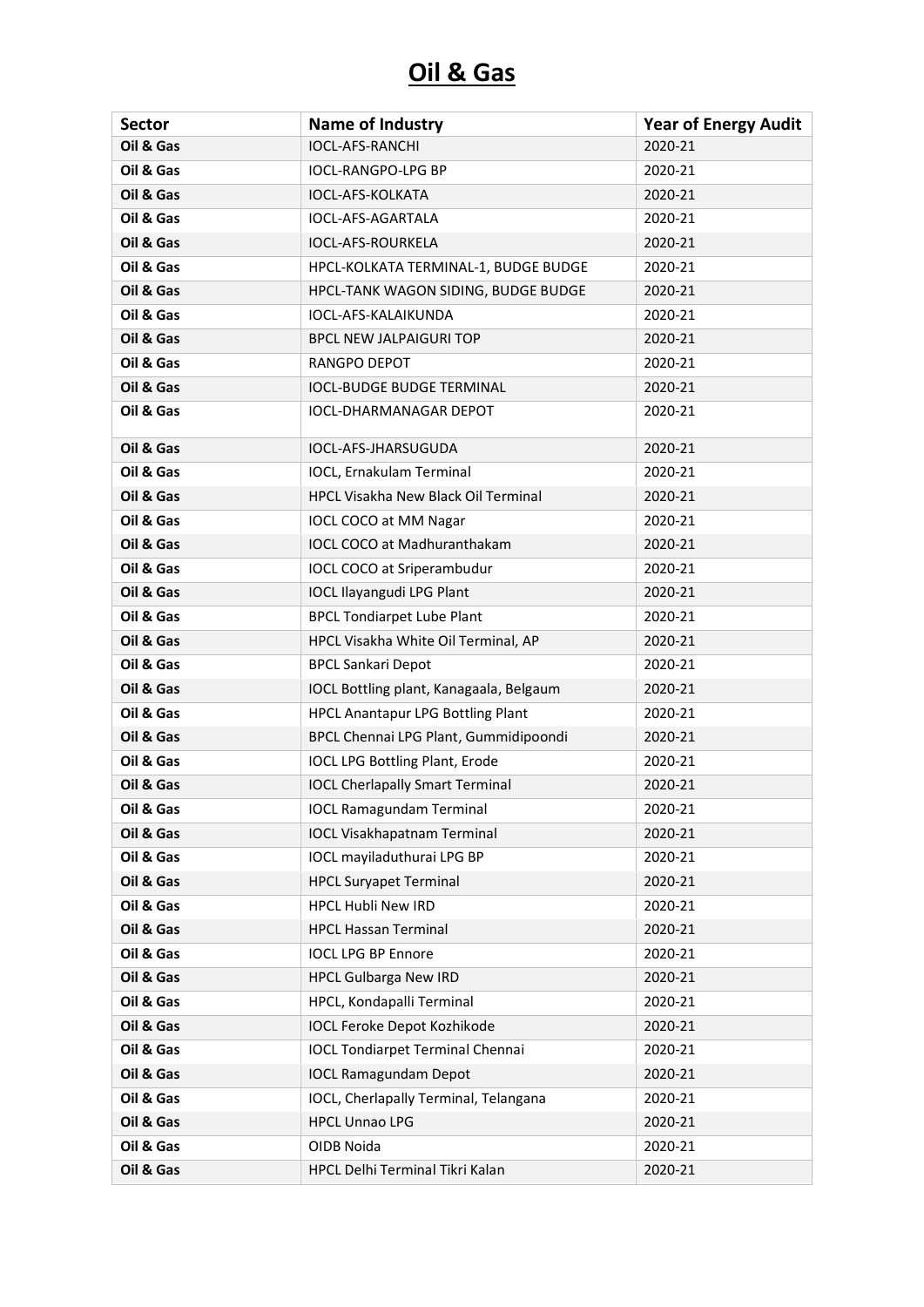| <b>Sector</b> | Name of Industry                             | <b>Year of Energy Audit</b> |
|---------------|----------------------------------------------|-----------------------------|
| Oil & Gas     | <b>IOCL Una Terminal</b>                     | 2020-21                     |
| Oil & Gas     | <b>IOCL Bitument Plant, Panipat</b>          | 2020-21                     |
| Oil & Gas     | <b>IOCL UPSO-1 Lucknow</b>                   | 2020-21                     |
| Oil & Gas     | <b>IOCL Kanpur DO</b>                        | 2020-21                     |
| Oil & Gas     | IOCL UPSO-1, Allahabad DO/AO                 | 2020-21                     |
| Oil & Gas     | IOCL UPSO-1, Gorakhpur DO/AO                 | 2020-21                     |
| Oil & Gas     | IOCL UPSO-1, Lucknow DO/AO                   | 2020-21                     |
| Oil & Gas     | IOCL UPSO-1, Varanasi DO                     | 2020-21                     |
| Oil & Gas     | <b>IOCL Jalandhar DO-AO</b>                  | 2020-21                     |
| Oil & Gas     | <b>IOCL Jammu DO</b>                         | 2020-21                     |
| Oil & Gas     | <b>IOCL Chandigarh AO</b>                    | 2020-21                     |
| Oil & Gas     | IOCL PSO Office Chandigarh                   | 2020-21                     |
| Oil & Gas     | <b>IOCL Jhansi Depot</b>                     | 2020-21                     |
| Oil & Gas     | <b>IOCL Moradabad DO</b>                     | 2020-21                     |
| Oil & Gas     | <b>IOCL Ajmer DO</b>                         | 2020-21                     |
| Oil & Gas     | IOCL Jodhpur DO                              | 2020-21                     |
| Oil & Gas     | <b>IOCL Udaipur DO</b>                       | 2020-21                     |
| Oil & Gas     | <b>IOCL Hindan AFS</b>                       | 2020-21                     |
| Oil & Gas     | <b>IOCL Hissar DO</b>                        | 2020-21                     |
| Oil & Gas     | Superlite Jointings Hapur                    | 2020-21                     |
| Oil & Gas     | <b>IOCL Una LPG</b>                          | 2020-21                     |
| Oil & Gas     | <b>IOCL Sangrur DO</b>                       | 2020-21                     |
| Oil & Gas     | <b>IOCL Haldwani LPG</b>                     | 2020-21                     |
| Oil & Gas     | <b>IOCL Roorkee TOP</b>                      | 2020-21                     |
| Oil & Gas     | Indian Oil Corporation Ltd WRPL Vadinar      | 2020-21                     |
| Oil & Gas     | <b>ONGC-Estern Sector Ahmedabad</b>          | 2020-21                     |
| Oil & Gas     | <b>BPCL Manmad Terminal</b>                  | 2020-21                     |
| Oil & Gas     | <b>ONGC-Western Sector Ahmedabad</b>         | 2020-21                     |
| Oil & Gas     | <b>IOCL LPG BP Raipur</b>                    | 2020-21                     |
| Oil & Gas     | <b>IOCL WR/MPSO</b>                          | 2020-21                     |
| Oil & Gas     | <b>IOCL Guna LPG BP</b>                      | 2020-21                     |
| Oil & Gas     | <b>IOCL Loni Terminal</b>                    | 2020-21                     |
| Oil & Gas     | <b>IOCL Rajkot Depot</b>                     | 2020-21                     |
| Oil & Gas     | <b>IOCL Raipur DO/AO</b>                     | 2020-21                     |
| Oil & Gas     | <b>IOCL MPSO/Bhopal DO</b>                   | 2020-21                     |
| Oil & Gas     | <b>IOCL Bhopal AO</b>                        | 2020-21                     |
| Oil & Gas     | <b>IOCL Jayant Depot</b>                     | 2020-21                     |
| Oil & Gas     | HPCL Chandrapur LPG BP Nagpur                | 2020-21                     |
| Oil & Gas     | <b>IOCL Korba Terminal</b>                   | 2020-21                     |
| Oil & Gas     | <b>HPCL HPNE Chembur</b>                     | 2020-21                     |
| Oil & Gas     | <b>HPCL Loni Terminal</b>                    | 2020-21                     |
| Oil & Gas     | <b>IOCL Loni Terminal Pune- Thermography</b> | 2020-21                     |
| Oil & Gas     | <b>IOCL Gwalior Depot</b>                    | 2020-21                     |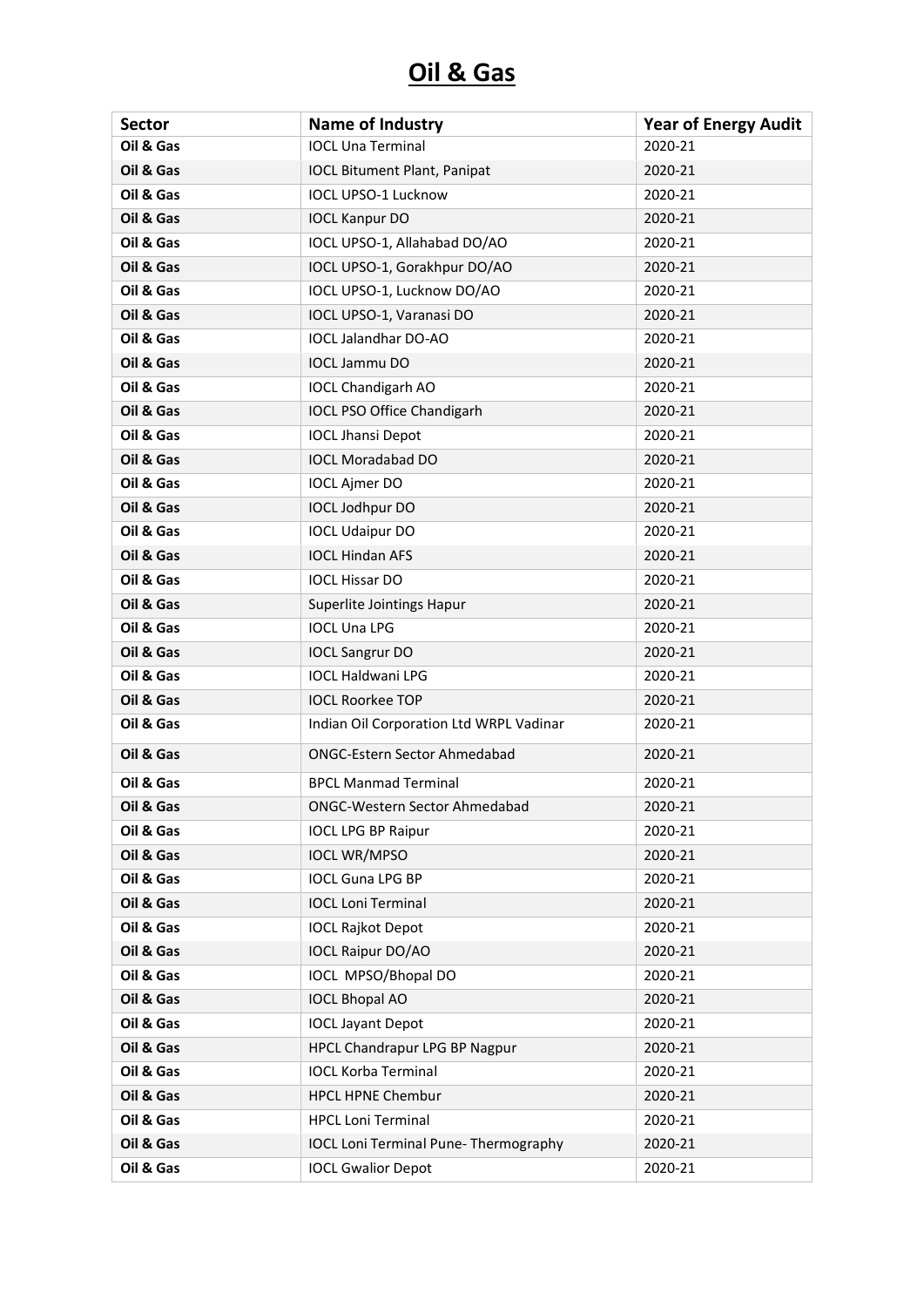| <b>Sector</b> | <b>Name of Industry</b>                     | <b>Year of Energy Audit</b> |
|---------------|---------------------------------------------|-----------------------------|
| Oil & Gas     | <b>IOCL Bhopal AFS</b>                      | 2020-21                     |
| Oil & Gas     | <b>IOCL Jabalpur Depot</b>                  | 2020-21                     |
| Oil & Gas     | <b>IOCL Kandla LPG Import Plant</b>         | 2020-21                     |
| Oil & Gas     | MNGL Chikhali CNG                           | 2020-21                     |
| Oil & Gas     | MNGL Sarhaan Petroleum                      | 2020-21                     |
| Oil & Gas     | MNGL Samruddhi CNG                          | 2020-21                     |
| Oil & Gas     | <b>MNGL Lonkar CNG Mundhwa</b>              | 2020-21                     |
| Oil & Gas     | MNGL Gaikwad CNG Mundhwa                    | 2020-21                     |
| Oil & Gas     | MNGL Chaudhary CNG Wajre                    | 2020-21                     |
| Oil & Gas     | <b>MNGL SK Enterprise</b>                   | 2020-21                     |
| Oil & Gas     | MNGL Goodwill Enterprise                    | 2020-21                     |
| Oil & Gas     | MNGL Deshmukh Petroleum                     | 2020-21                     |
| Oil & Gas     | MNGL S Square CNG Dhanakawadi               | 2020-21                     |
| Oil & Gas     | MNGL Sehgal Auto Bavdhan                    | 2020-21                     |
| Oil & Gas     | <b>MNGL Pashan</b>                          | 2020-21                     |
| Oil & Gas     | <b>MNGL Hadapsar</b>                        | 2020-21                     |
| Oil & Gas     | MNGL Balwadkar Auto                         | 2020-21                     |
| Oil & Gas     | <b>MNGL Ishwar Service Station</b>          | 2020-21                     |
| Oil & Gas     | MNGL Shivaji Service Station                | 2020-21                     |
| Oil & Gas     | MNGL Hadapsar                               | 2020-21                     |
| Oil & Gas     | MNGL Katraj                                 | 2020-21                     |
| Oil & Gas     | MNGL Wagholi                                | 2020-21                     |
| Oil & Gas     | MNGL Kothrud                                | 2020-21                     |
| Oil & Gas     | <b>MNGL Talegaon</b>                        | 2020-21                     |
| Oil & Gas     | <b>MNGL Wakad</b>                           | 2020-21                     |
| Oil & Gas     | <b>MNGL Paud Road</b>                       | 2020-21                     |
| Oil & Gas     | MNGL Parandewadi                            | 2020-21                     |
| Oil & Gas     | MNGL Bhosan                                 | 2020-21                     |
| Oil & Gas     | MNGL Sri Sai Wagholi                        | 2020-21                     |
| Oil & Gas     | MNGL Tilkaraj CNG                           | 2020-21                     |
| Oil & Gas     | MNGL COCO Mukundnagar                       | 2020-21                     |
| Oil & Gas     | MNGL Yuvansh Gas Station Narhe              | 2020-21                     |
| Oil & Gas     | MNGL Katraj Depot                           | 2020-21                     |
| Oil & Gas     | MNGL Vighnaharta CNG Filling Station Akurdi | 2020-21                     |
| Oil & Gas     | MNGL Swamy Samartha Service Station Bhosari | 2020-21                     |
| Oil & Gas     | MNGL MS Shivaji Nagar                       | 2020-21                     |
| Oil & Gas     | MNGL Swami Samartha Hadapsar                | 2020-21                     |
| Oil & Gas     | MNGL Tekwade Petroleum Hadapsar             | 2020-21                     |
| Oil & Gas     | MNGL Jai Ganesh Petroleum Uruli             | 2020-21                     |
| Oil & Gas     | <b>IOCL Ujjain BP</b>                       | 2020-21                     |
| Oil & Gas     | <b>IOCL GSO Ahmedabad Banas Dairy</b>       | 2020-21                     |
| Oil & Gas     | <b>IOCL LPG BP Gandhar</b>                  | 2020-21                     |
| Oil & Gas     | <b>IOCL LPG BP Rajkot</b>                   | 2020-21                     |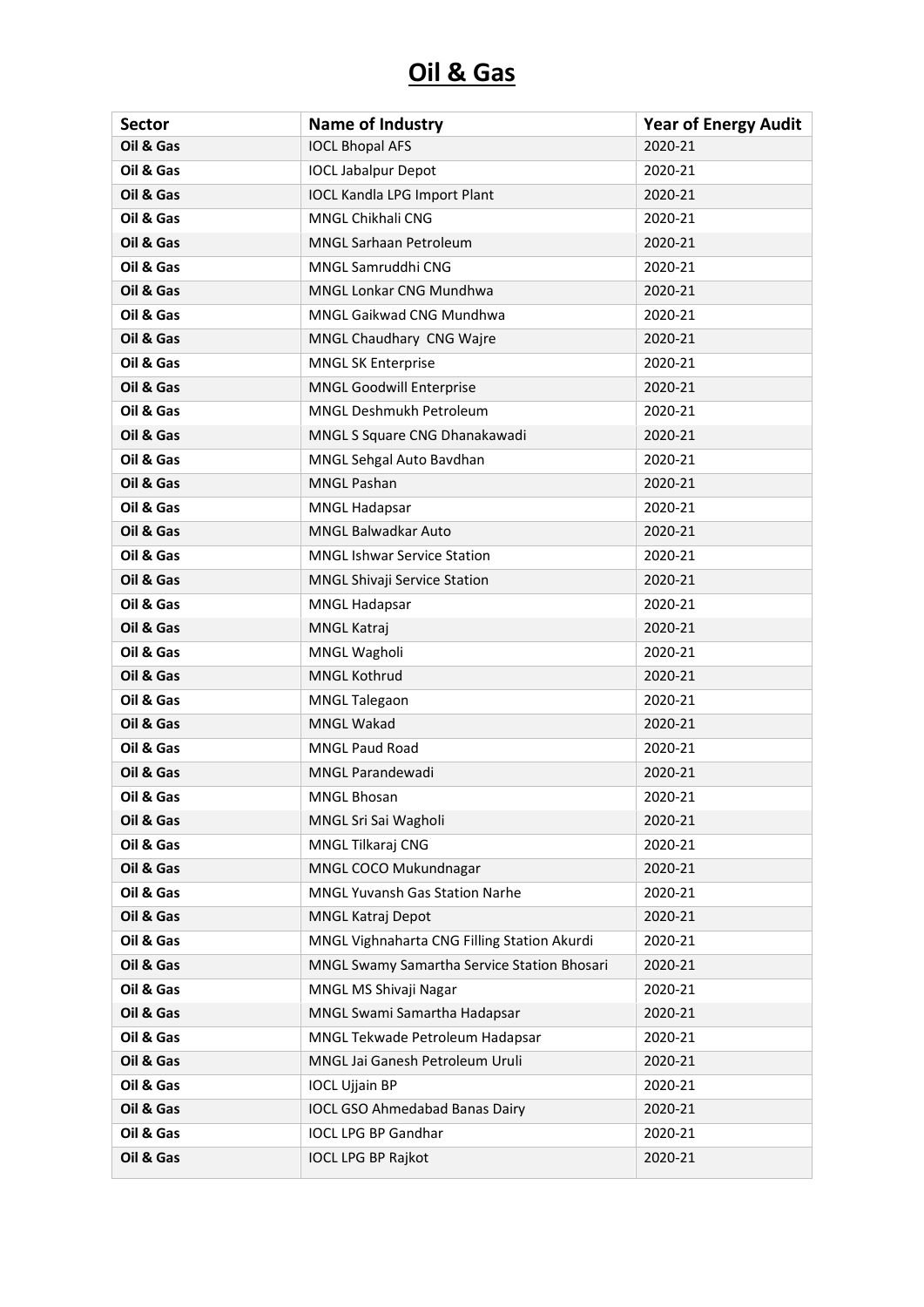| <b>Sector</b> | Name of Industry                        | <b>Year of Energy Audit</b> |
|---------------|-----------------------------------------|-----------------------------|
| Oil & Gas     | IOCL, Ernakulam Terminal                | 2019-20                     |
| Oil & Gas     | <b>IOCL Trichy Bottling Plant</b>       | 2019-20                     |
| Oil & Gas     | Supreme Petrochem Ltd., Chennai         | 2019-20                     |
| Oil & Gas     | IOCL, Vijayawada Terminal at Kondapalli | 2019-20                     |
| Oil & Gas     | <b>IOCL Drum Plant, Tondiarpet</b>      | 2019-20                     |
| Oil & Gas     | <b>IOCL Mysore Depot</b>                | 2019-20                     |
| Oil & Gas     | <b>IOCL Bijapur Depot</b>               | 2019-20                     |
| Oil & Gas     | <b>IOCL Mangalore Terminal</b>          | 2019-20                     |
| Oil & Gas     | <b>IOCL Gulbarga Depot</b>              | 2019-20                     |
| Oil & Gas     | <b>IOCL Bangalore Terminal</b>          | 2019-20                     |
| Oil & Gas     | BPCL, Kochi Refinery, Ernakulam         | 2019-20                     |
| Oil & Gas     | <b>IOCL Hubli Depot</b>                 | 2019-20                     |
| Oil & Gas     | <b>IOCL Belgaum Depot</b>               | 2019-20                     |
| Oil & Gas     | IOCL, Indane Bottling Plant, Shimoga    | 2019-20                     |
| Oil & Gas     | <b>IOCL Korukkupet Terminal</b>         | 2019-20                     |
| Oil & Gas     | <b>IOCL Sankari Terminal</b>            | 2019-20                     |
| Oil & Gas     | HOCL, Ambalamugal, Kochi                | 2019-20                     |
| Oil & Gas     | <b>IOCL Ramagundam Depot</b>            | 2019-20                     |
| Oil & Gas     | <b>IOCL Ongole Depot</b>                | 2019-20                     |
| Oil & Gas     | HOCL Township, Irumpanam                | 2019-20                     |
| Oil & Gas     | HPCL New ASF, Calicut                   | 2019-20                     |
| Oil & Gas     | IOCL LPG Bottling Plant, Mayiladuthurai | 2019-20                     |
| Oil & Gas     | <b>IOCL Cherlapally Bottling Plant</b>  | 2019-20                     |
| Oil & Gas     | <b>IOCL Hyderabad Smart Terminal</b>    | 2019-20                     |
| Oil & Gas     | <b>IOCL Ramagundam Depot</b>            | 2019-20                     |
| Oil & Gas     | <b>IOCL Visakha Terminal, Vizag</b>     | 2019-20                     |
| Oil & Gas     | <b>IOCL Chittoor Terminal</b>           | 2019-20                     |
| Oil & Gas     | <b>IOCL Trichy Bottling Plant</b>       | 2019-20                     |
| Oil & Gas     | HPCL Ghatkser, Hyderabad                | 2019-20                     |
| Oil & Gas     | <b>BP Anna Nagar</b>                    | 2019-20                     |
| Oil & Gas     | BP Maraimalai nagar                     | 2019-20                     |
| Oil & Gas     | BPCL OSTS Vadipatti, Madurai            | 2019-20                     |
| Oil & Gas     | BP OSTS Othakadai                       | 2019-20                     |
| Oil & Gas     | IOCL, Vijayawada Terminal, Kondapalli.  | 2019-20                     |
| Oil & Gas     | <b>BPCL Rewari TOP</b>                  | 2018-19                     |
| Oil & Gas     | <b>IOCL Chittorgarh Terminal</b>        | 2018-19                     |
| Oil & Gas     | <b>IOCL Jalandhar Terminal</b>          | 2018-19                     |
| Oil & Gas     | <b>IOCL Jaipur LPG</b>                  | 2018-19                     |
| Oil & Gas     | <b>IOCL Bathinda Terminal</b>           | 2018-19                     |
| Oil & Gas     | <b>IOCL Bikaner LPG</b>                 | 2018-19                     |
| Oil & Gas     | <b>IOCL Jammu Depot</b>                 | 2018-19                     |
| Oil & Gas     | <b>IOCL Jalandhar LPG</b>               | 2018-19                     |
| Oil & Gas     | <b>IOCL Sangrur Terminal</b>            | 2018-19                     |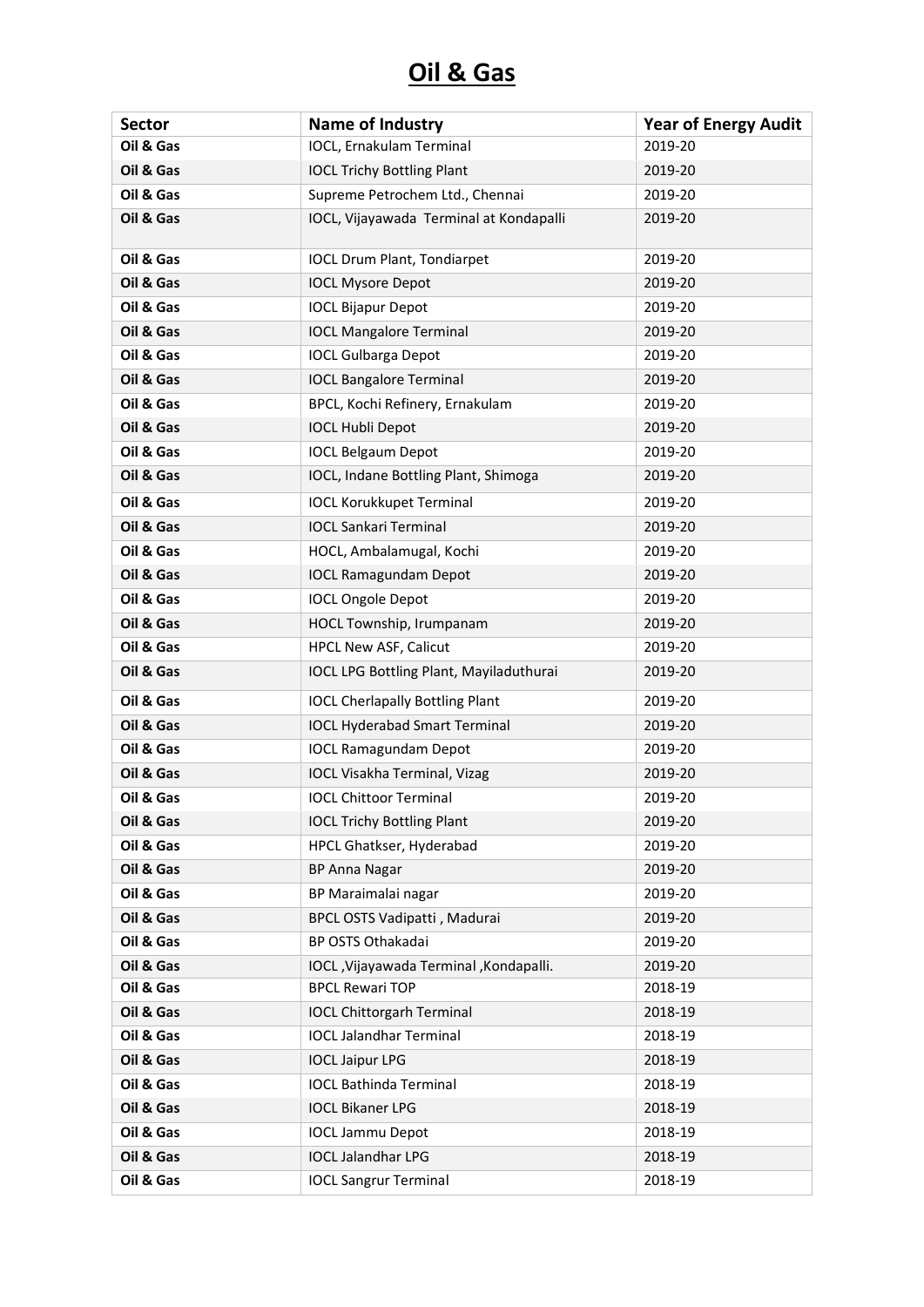| <b>Sector</b> | Name of Industry                                                | <b>Year of Energy Audit</b> |
|---------------|-----------------------------------------------------------------|-----------------------------|
| Oil & Gas     | <b>IOCL Mughalsarai Terminal</b>                                | 2018-19                     |
| Oil & Gas     | <b>IOCL Pattikalan LPG</b>                                      | 2018-19                     |
| Oil & Gas     | <b>BPCL Bharatpur Depot</b>                                     | 2018-19                     |
| Oil & Gas     | <b>BPCL Karari Depot, Jhansi</b>                                | 2018-19                     |
| Oil & Gas     | <b>BPCL Lalru Depot</b>                                         | 2018-19                     |
| Oil & Gas     | <b>BPCL Baitalpur Depot</b>                                     | 2018-19                     |
| Oil & Gas     | <b>HPCL Najibabad IRD</b>                                       | 2018-19                     |
| Oil & Gas     | <b>BPCL Aonla Depot</b>                                         | 2018-19                     |
| Oil & Gas     | <b>BPCL Banthra Shahjahanpur Depot</b>                          | 2018-19                     |
| Oil & Gas     | <b>BPCL Bathinda Depot</b>                                      | 2018-19                     |
| Oil & Gas     | <b>BPCL Jammu Depot</b>                                         | 2018-19                     |
| Oil & Gas     | <b>IOCL Karnal LPG</b>                                          | 2018-19                     |
| Oil & Gas     | <b>IOCL NRPL</b>                                                | 2018-19                     |
| Oil & Gas     | <b>BPCL Sangrur TOP</b>                                         | 2018-19                     |
| Oil & Gas     | <b>IOCL Kanpur LPG</b>                                          | 2018-19                     |
| Oil & Gas     | <b>BPCL Bijwasan Installation</b>                               | 2018-19                     |
| Oil & Gas     | <b>BPCL Kathgodam</b>                                           | 2018-19                     |
| Oil & Gas     | <b>HPCL Loni LPG TOP</b>                                        | 2018-19                     |
| Oil & Gas     | <b>IOCL Jaipur DO</b>                                           | 2018-19                     |
| Oil & Gas     | <b>IOCL LOBP Illumination, Asaoti</b>                           | 2018-19                     |
| Oil & Gas     | <b>IOCL Najibabad Terminal</b>                                  | 2018-19                     |
| Oil & Gas     | <b>IOCL Ambala Terminal</b>                                     | 2018-19                     |
| Oil & Gas     | <b>IOCL AFS Ambala</b>                                          | 2018-19                     |
| Oil & Gas     | <b>IOCL AFS Agra</b>                                            | 2018-19                     |
| Oil & Gas     | <b>IOCL Chandigarh DO</b>                                       | 2018-19                     |
| Oil & Gas     | <b>IOCL AFS Bathinda</b>                                        | 2018-19                     |
| Oil & Gas     | <b>IOCL AFS Pathankot</b>                                       | 2018-19                     |
| Oil & Gas     | <b>IOCL AFS NAL Bikaner</b>                                     | 2018-19                     |
| Oil & Gas     | <b>BPCL Jobner Installation</b>                                 | 2018-19                     |
| Oil & Gas     | <b>HPCL Jodhpur LPG</b>                                         | 2018-19                     |
| Oil & Gas     | <b>IOCL WTC DSO</b>                                             | 2018-19                     |
| Oil & Gas     | <b>IOCL Etawah LPG</b>                                          | 2018-19                     |
| Oil & Gas     | <b>IOCL Aligarh LPG</b>                                         | 2018-19                     |
| Oil & Gas     | <b>IOCL Banthra Depot</b>                                       | 2018-19                     |
| Oil & Gas     | BRAHMAPUTRA CRACKER AND POLYMER LIMITED                         | 2018-19                     |
| Oil & Gas     | <b>IOCL-BOKARO LPG BOTTLING PLANT</b>                           | 2018-19                     |
| Oil & Gas     | <b>IOCL-MALDA DEPOT</b>                                         | 2018-19                     |
| Oil & Gas     | <b>IOCL-SERPL-PRRL</b>                                          | 2018-19                     |
| Oil & Gas     | <b>BPCL-MALDA DEPOT</b>                                         | 2018-19                     |
| Oil & Gas     | IOCL-SARPARA LPG BOTTLING PLANT, NR.<br><b>GUWAHATI AIRPORT</b> | 2018-19                     |
| Oil & Gas     | IOCL-GOPANRI LPG BOTTLING PLANT, TINSUKIA                       | 2018-19                     |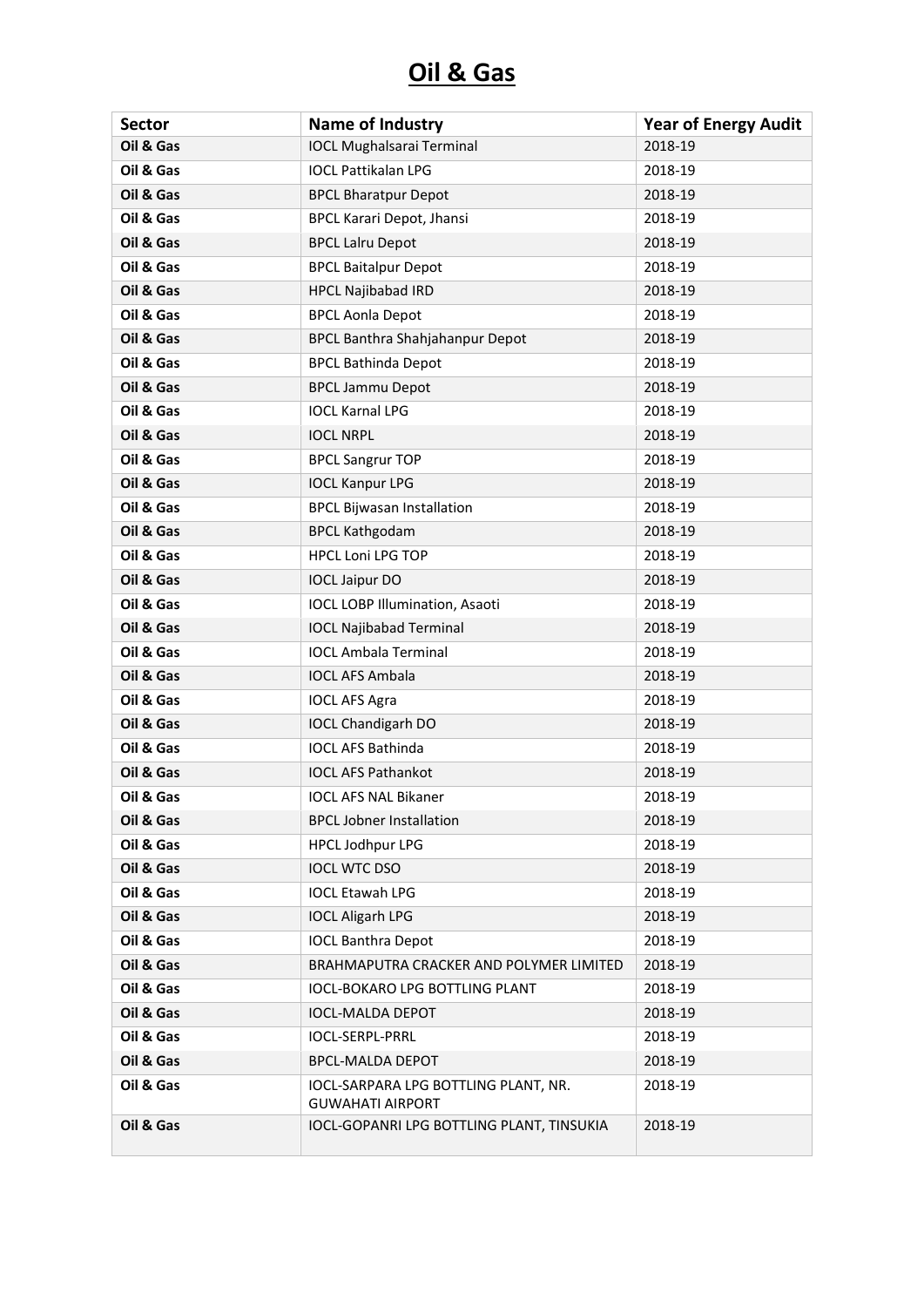| <b>Sector</b> | <b>Name of Industry</b>                                        | <b>Year of Energy Audit</b> |
|---------------|----------------------------------------------------------------|-----------------------------|
| Oil & Gas     | IOCL-SEKMAI LPG BOTTLING PLANT, DT.IMPHAL                      | 2018-19                     |
| Oil & Gas     | IOCL-NORTH GUWAHATI LPG BOTTLING PLANT,<br><b>ABHYPUR</b>      | 2018-19                     |
| Oil & Gas     | IOCL-DIMAPUR LPG BOTTLING PLANT,<br>DT.DIMAPUR                 | 2018-19                     |
| Oil & Gas     | <b>IOCL-SILIGURI TERMINAL</b>                                  | 2018-19                     |
| Oil & Gas     | IOCL-HALDIA A INSTALLATION                                     | 2018-19                     |
| Oil & Gas     | <b>IOCL-HALDIA-B INSTALLATION</b>                              | 2018-19                     |
| Oil & Gas     | BPCL-PARADEEP COASTAL OIL INSTALLATION                         | 2018-19                     |
| Oil & Gas     | BPCL-MUZAFFARPUR CO-OP DEPOT                                   | 2018-19                     |
| Oil & Gas     | BPCL-CO-OP DHANBAD DEPOT                                       | 2018-19                     |
| Oil & Gas     | <b>BPCL-TATANAGAR DEPOT</b>                                    | 2018-19                     |
| Oil & Gas     | <b>HPCL-PAHARPUR LPG PLANT</b>                                 | 2018-19                     |
| Oil & Gas     | <b>IOCL-BARAUNI LPG PLANT</b>                                  | 2018-19                     |
| Oil & Gas     | <b>BPCL-BARAUNI TOP</b>                                        | 2018-19                     |
| Oil & Gas     | <b>HPCL-PATNA LPG PLANT</b>                                    | 2018-19                     |
| Oil & Gas     | <b>BPCL-PATNA TOP</b>                                          | 2018-19                     |
| Oil & Gas     | HPCL-JAMSHEDPUR LPG PLANT                                      | 2018-19                     |
| Oil & Gas     | <b>IOCL-BARAUNI REFINERY-ILLUMINATION SURVEY</b>               | 2018-19                     |
| Oil & Gas     | <b>IOCL-JHARSUGUDA LPG PLANT</b>                               | 2018-19                     |
| Oil & Gas     | <b>HPCL-JATNI LPG PLANT</b>                                    | 2018-19                     |
| Oil & Gas     | Oil & Natural Gas Corporation Ltd, Dahej Plant                 | 2018-19                     |
| Oil & Gas     | <b>IOCL Miraj Depot</b>                                        | 2018-19                     |
| Oil & Gas     | <b>IOCL Ratlam Terminal</b>                                    | 2018-19                     |
| Oil & Gas     | IOCL Mkt HO Building, Bandra [E]                               | 2018-19                     |
| Oil & Gas     | <b>HPCL Chakan LPG Plant</b>                                   | 2018-19                     |
| Oil & Gas     | <b>HPCL Raipur LPG Plant</b>                                   | 2018-19                     |
| Oil & Gas     | <b>IOCL Gwalior Depot</b>                                      | 2018-19                     |
| Oil & Gas     | IOCL Turbhe Vashi 18-19                                        | 2018-19                     |
| Oil & Gas     | HPCL LPG Solapur                                               | 2018-19                     |
| Oil & Gas     | <b>IOCL Kandla Main Terminal</b>                               | 2018-19                     |
| Oil & Gas     | IOT Vadodara White Oil Terminal, Dumad                         | 2018-19                     |
| Oil & Gas     | <b>IOCL Gwalior Divisional Office</b>                          | 2018-19                     |
| Oil & Gas     | <b>IOCL Jabalpur Divisional Office</b>                         |                             |
| Oil & Gas     | <b>IOCL Indore Divisional Office</b>                           | 2018-19<br>2018-19          |
|               |                                                                |                             |
| Oil & Gas     | <b>IOCL Goa Divisional Office</b>                              | 2018-19                     |
| Oil & Gas     | Indian Oil Corporation Limited, LPG Bottling Plant,<br>Bakania | 2018-19                     |
| Oil & Gas     | Petronet LNG Ltd, Dahej                                        | 2018-19                     |
| Oil & Gas     | <b>IOCL Panipat Naphtha Cracker</b>                            | 2018-19                     |
| Oil & Gas     | Indian Oil Corporation Ltd, Bhavnagar                          | 2018-19                     |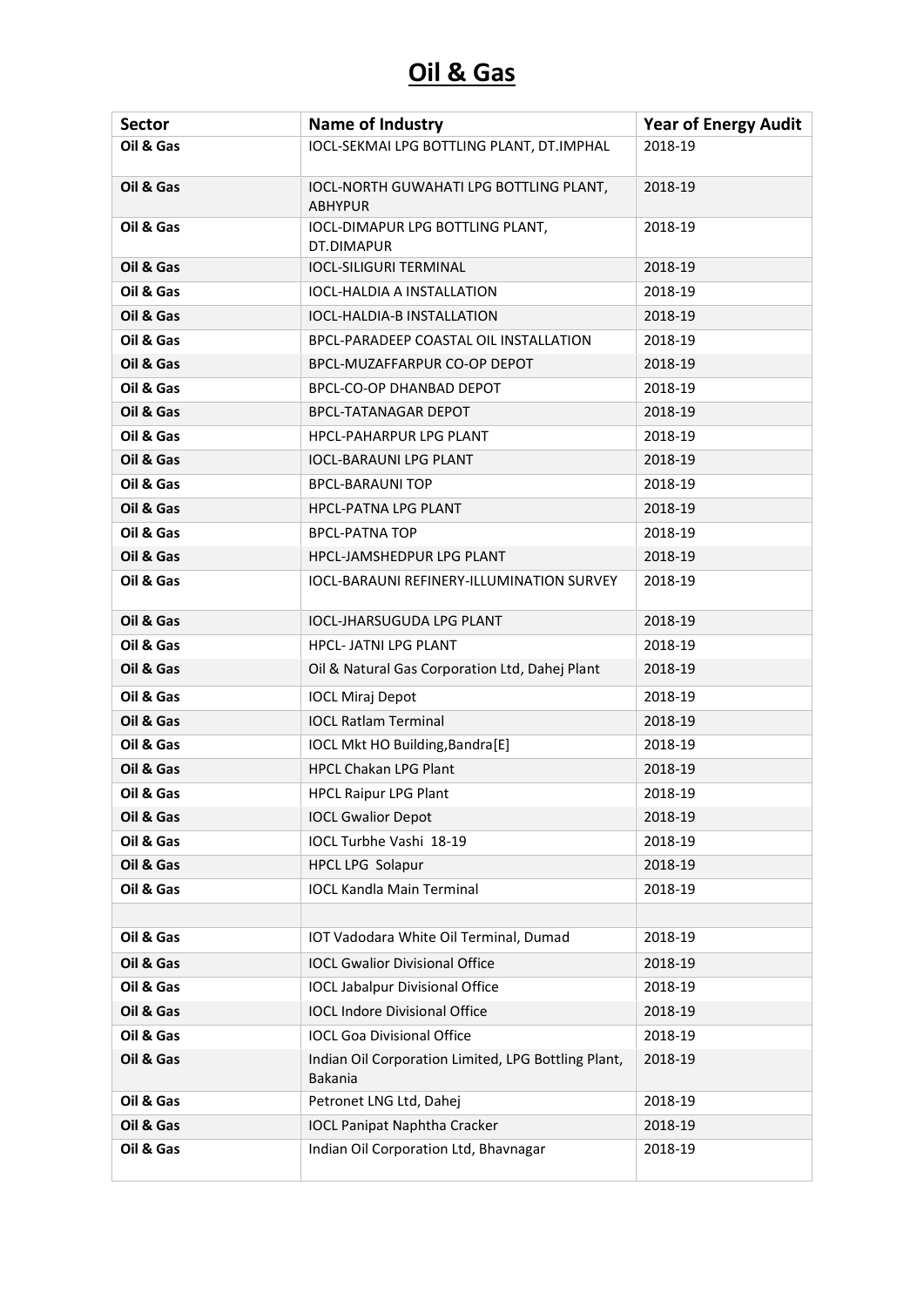| <b>Sector</b> | Name of Industry                                                  | <b>Year of Energy Audit</b> |
|---------------|-------------------------------------------------------------------|-----------------------------|
| Oil & Gas     | Indian Oil Corporation Ltd, SCFP Khapri                           | 2018-19                     |
| Oil & Gas     | <b>IOCL Hazira Bottling Plant, Bhatpore</b>                       | 2018-19                     |
| Oil & Gas     | BPCL Nagpur LPG Plant, Butibori Nagpur                            | 2018-19                     |
| Oil & Gas     | <b>IOCL Ahmedabad LPG BP, Sanand</b>                              | 2018-19                     |
| Oil & Gas     | Indian Oil Corporation Ltd, Bulk Bitmen Depot,<br>Koyali Refinery | 2018-19                     |
| Oil & Gas     | Indian Oil Corporation Ltd, Vadodara Black Oil<br>Terminal        | 2018-19                     |
| Oil & Gas     | Indian Oil Corporation, Bareja                                    | 2018-19                     |
| Oil & Gas     | PETRONET LNG PHASE                                                | 2018-19                     |
| Oil & Gas     | <b>BPCL Warangal Co-op Depot</b>                                  | 2018-19                     |
| Oil & Gas     | <b>BPCL Gooty Depot</b>                                           | 2018-19                     |
| Oil & Gas     | <b>IOCL, Karwar Terminal</b>                                      | 2018-19                     |
| Oil & Gas     | HPCL, Palghat LPG Plant                                           | 2018-19                     |
| Oil & Gas     | <b>IOCL, Trichy Terminal</b>                                      | 2018-19                     |
| Oil & Gas     | HPCL Kondapalli LPG Bottling Plant                                | 2018-19                     |
| Oil & Gas     | BPCL Visakha Installation, Visakhapatnam                          | 2018-19                     |
| Oil & Gas     | HPCL LPG Mangalore Depatch station                                | 2018-19                     |
| Oil & Gas     | IOCL, Indane Bottling Plant, Kadapa                               | 2018-19                     |
| Oil & Gas     | HPCL LPG Plant, Gummidipoondi                                     | 2018-19                     |
| Oil & Gas     | <b>BPCL, Tondiarpet</b>                                           | 2018-19                     |
| Oil & Gas     | <b>IOCL Hyderabad Smart Terminal</b>                              | 2018-19                     |
| Oil & Gas     | <b>IOCL Chittoor Smart Terminal</b>                               | 2018-19                     |
| Oil & Gas     | <b>IOCL Cochin BP</b>                                             | 2018-19                     |
| Oil & Gas     | <b>IOCL Calicut BP</b>                                            | 2018-19                     |
| Oil & Gas     | <b>IOCL Quilon BP, Paripally</b>                                  | 2018-19                     |
| Oil & Gas     | IOCL LPG Bottling Plant, Ennore, Chennai                          | 2018-19                     |
| Oil & Gas     | <b>HPCL LPG Bottling Plant, Mysore</b>                            | 2018-19                     |
| Oil & Gas     | HPCL LPG Bottling Plant, Madurai                                  | 2018-19                     |
| Oil & Gas     | <b>HPCL Ramagundam IRD</b>                                        | 2018-19                     |
| Oil & Gas     | <b>IOCL Ramagundam Depot</b>                                      | 2018-19                     |
| Oil & Gas     | IOCL LPG Bottling Plant, Ennore, Chennai                          | 2018-19                     |
| Oil & Gas     | <b>HPCL Mangalore LPG Bottling Plant</b>                          | 2018-19                     |
| Oil & Gas     | <b>IOCL LPG Bottling Plant at Cherlapally Hyderabad</b>           | 2018-19                     |
| Oil & Gas     | <b>IOCL Timmapur Indane Bottling Plant</b>                        | 2018-19                     |
| Oil & Gas     | IOCL SRPL Locations at :                                          | 2018-19                     |
|               | Manali Pump Station                                               |                             |
| Oil & Gas     | Asanur Intermediate Pump                                          | 2018-19                     |
| Oil & Gas     | <b>Trichy Delivery Station</b>                                    | 2018-19                     |
| Oil & Gas     | Chittoor Intermediate PS                                          | 2018-19                     |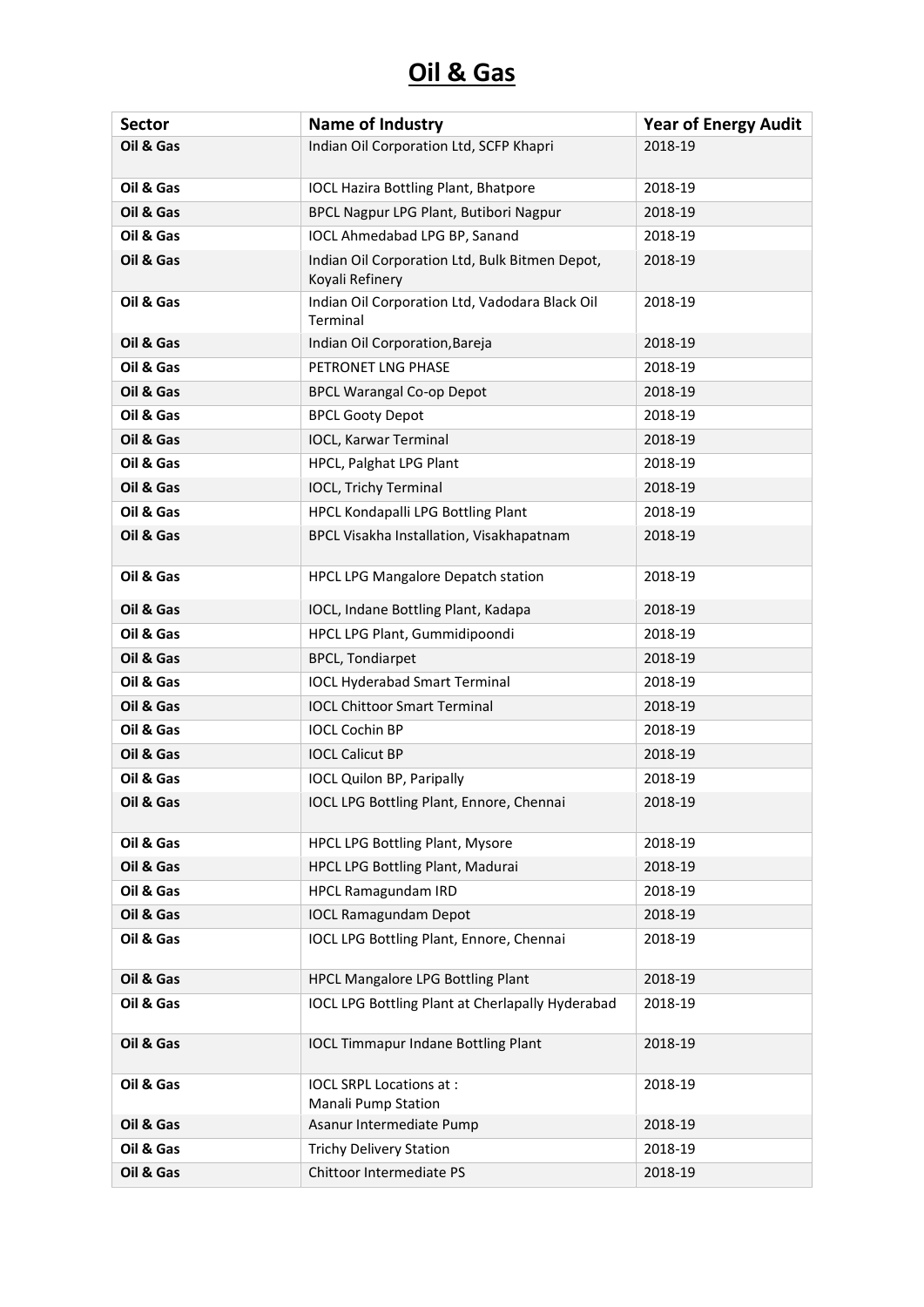| <b>Sector</b> | Name of Industry                                          | <b>Year of Energy Audit</b> |
|---------------|-----------------------------------------------------------|-----------------------------|
| Oil & Gas     | <b>Bangalore Delivery Station</b>                         | 2018-19                     |
| Oil & Gas     | <b>IOCL Hyderabad Smart Terminal</b>                      | 2018-19                     |
| Oil & Gas     | <b>IOCL Madurai Terminal</b>                              | 2018-19                     |
| Oil & Gas     | HOCL, Ambalamugal, Ernakulam                              | 2018-19                     |
| Oil & Gas     | IOCL LPG Bottling Plant, Cherlapally, Hyderabad           | 2018-19                     |
| Oil & Gas     | HPCL LPG Bottling Plant, Rajahmundry                      | 2018-19                     |
| Oil & Gas     | Indian oil Petronas Pvt. Ltd., Athipet, Chennai           | 2018-19                     |
| Oil & Gas     | <b>IOCL Ramagundam Terminal</b>                           | 2018-19                     |
| Oil & Gas     | IOCL Bangalore DO, Bangalore AO, Mysore DO                | 2018-19                     |
| Oil & Gas     | <b>BPCL LPG Ajmer and Bikaner</b>                         | 2017-18                     |
| Oil & Gas     | DAFFPL IGI AFS, Delhi                                     | 2017-18                     |
| Oil & Gas     | IOCL Jodhpur DO and Udaipur DO                            | 2017-18                     |
| Oil & Gas     | IOCL Jammu DO/AO                                          | 2017-18                     |
| Oil & Gas     | <b>IOCL Hissar DO</b>                                     | 2017-18                     |
| Oil & Gas     | <b>IOCL Asaoti LOBP</b>                                   | 2017-18                     |
| Oil & Gas     | IOCL PLHO, Noida                                          | 2017-18                     |
| Oil & Gas     | <b>IOCL Nabha LPG</b>                                     | 2017-18                     |
| Oil & Gas     | <b>BPCL Najibabad Depot</b>                               | 2017-18                     |
| Oil & Gas     | OIL 54 MW Wind Energy Installation, Dangri,<br>Jaisalmer  | 2017-18                     |
| Oil & Gas     | OIL 13.6 MW Wind Energy Installation                      | 2017-18                     |
| Oil & Gas     | <b>IOCL Bareilly DO</b>                                   | 2017-18                     |
| Oil & Gas     | <b>BPCL Gonda Depot</b>                                   | 2017-18                     |
| Oil & Gas     | <b>IOCL Allahabad LPG</b>                                 | 2017-18                     |
| Oil & Gas     | <b>IOCL Una LPG</b>                                       | 2017-18                     |
| Oil & Gas     | <b>IOCL Meerut Terminal</b>                               | 2017-18                     |
| Oil & Gas     | <b>IOCL Roorkee Terminal</b>                              | 2017-18                     |
| Oil & Gas     | <b>IOCL Varanasi LPG</b>                                  | 2017-18                     |
| Oil & Gas     | <b>IOCL Mathura Marketing Terminal</b>                    | 2017-18                     |
| Oil & Gas     | OIL [1) Noida Office                                      | 2017-18                     |
| Oil & Gas     | HPCL RKPL, Rewari                                         | 2017-18                     |
| Oil & Gas     | <b>IOCL Haldwani LPG</b>                                  | 2017-18                     |
| Oil & Gas     | <b>IOCL Jodhpur Terminal</b>                              | 2017-18                     |
| Oil & Gas     | <b>IOCL Farrukhabad LPG</b>                               | 2017-18                     |
| Oil & Gas     | <b>IOCL Kanpur Terminal</b>                               | 2017-18                     |
| Oil & Gas     | IOCL-ERPL-GSPL, GUWAHATI-MOTOR DRIVEN PS                  | 2017-18                     |
| Oil & Gas     | IOCL-ERPL-GSPL, BETKUCHI TOP - DELIVERY<br><b>STATION</b> | 2017-18                     |
| Oil & Gas     | IOCL-ERPL-PHBPL, BOLPUR - ENGINE DRIVEN PS                | 2017-18                     |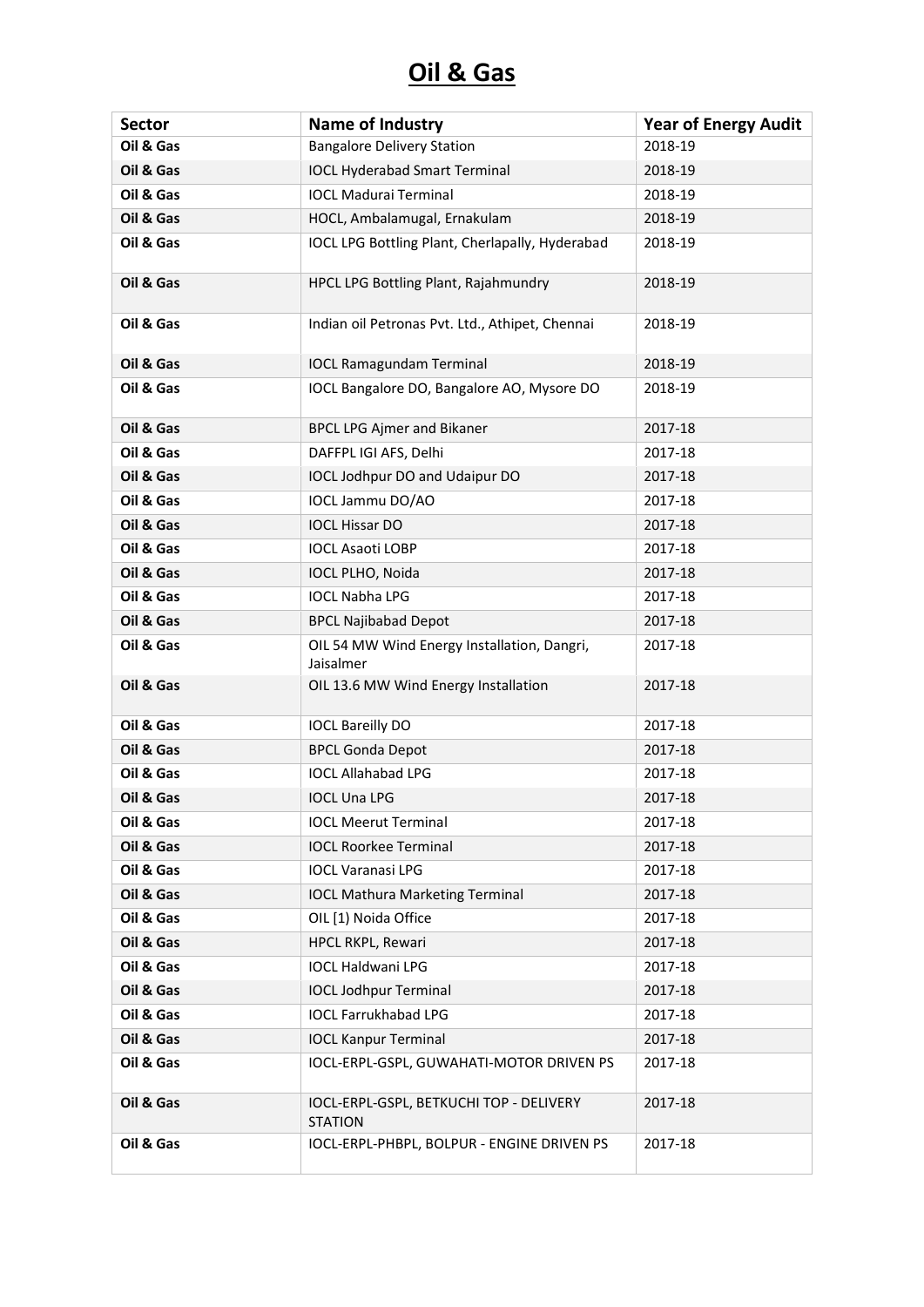| <b>Sector</b> | <b>Name of Industry</b>                                        | <b>Year of Energy Audit</b> |
|---------------|----------------------------------------------------------------|-----------------------------|
| Oil & Gas     | IOCL-ERPL-HMRBPL, MOURIGRAM - DELIVERY<br><b>STATION</b>       | 2017-18                     |
| Oil & Gas     | IOCL-ERPL-HMRBPL, ASANSOL - ENGINE DRIVEN PS                   | 2017-18                     |
| Oil & Gas     | IOCL-ERPL-PHBPL, HALDIA-ENGINE DRIVEN TANK<br><b>FARM</b>      | 2017-18                     |
| Oil & Gas     | IOCL-ERPL-HMRBPL, HALDIA-MOTOR DRIVEN PS                       | 2017-18                     |
| Oil & Gas     | IOCL-ERPL-GSPL-BONGAIGAON-MOTOR DRIVEN<br>PS                   | 2017-18                     |
| Oil & Gas     | IOCL-ERPL-GSPL, MADARIHAT-ENGINE DRIVEN PS                     | 2017-18                     |
| Oil & Gas     | IOCL-ERPL-HMRBPL, RAJBANDH - DELIVERY<br><b>STATION</b>        | 2017-18                     |
| Oil & Gas     | IOCL-ERPL-GSPL, SILIGURI TERMINAL - DELIVERY<br><b>STATION</b> | 2017-18                     |
| Oil & Gas     | BPCL-BARAUNI TOP (LUX STUDY)                                   | 2017-18                     |
| Oil & Gas     | IOCL-OSO-JATNI DEPOT, BHUBANESWAR                              | 2017-18                     |
| Oil & Gas     | IOCL-OSO-JHARSUGUDA TERMINAL                                   | 2017-18                     |
| Oil & Gas     | IOCL-LUBE BLENDING PLANT, PAHARPUR                             | 2017-18                     |
| Oil & Gas     | IOCL-MUZAFFARPUR LPG BOTTLING PLANT                            | 2017-18                     |
| Oil & Gas     | BPCL LPG Bottling Plant, Pakni, Solapur                        | 2017-18                     |
| Oil & Gas     | <b>BPCL Miraj Co-Op Depot</b>                                  | 2017-18                     |
| Oil & Gas     | <b>IOCL Gandhar LPG Bottling Plant</b>                         | 2017-18                     |
| Oil & Gas     | M/s. SHV Energy Pvt Ltd                                        | 2017-18                     |
| Oil & Gas     | Oil & Natural Gas Corporation Ltd, Dahej Plant                 | 2017-18                     |
| Oil & Gas     | <b>IOCL RAJKOT Depot</b>                                       | 2017-18                     |
| Oil & Gas     | <b>IOCL LPG Bottling Plant, Rajkot</b>                         | 2017-18                     |
| Oil & Gas     | <b>IOCL Kandla FST</b>                                         | 2017-18                     |
| Oil & Gas     | <b>BPCL AFS Goa</b>                                            | 2017-18                     |
| Oil & Gas     | <b>IOCL Miraj Depot</b>                                        | 2017-18                     |
| Oil & Gas     | IOT Infrastructure & Energy Services Ltd, Navghar              | 2017-18                     |
| Oil & Gas     | IOCL LPG BOTTLING plant, Guna                                  | 2017-18                     |
| Oil & Gas     | <b>IOCL Korba Terminal</b>                                     | 2017-18                     |
| Oil & Gas     | <b>IOCL Ratlam Terminal</b>                                    | 2017-18                     |
| Oil & Gas     | IOCL Mkt HO Building, Bandra[E]                                | 2017-18                     |
| Oil & Gas     | <b>HPCL Chakan LPG Plant</b>                                   | 2017-18                     |
| Oil & Gas     | Nipro India Corporation LTD                                    | 2017-18                     |
| Oil & Gas     | IOT Infrastructure & Energy Services Ltd, Raipur               | 2017-18                     |
| Oil & Gas     | <b>HPCL Raipur LPG Plant</b>                                   | 2017-18                     |
| Oil & Gas     | <b>IOCL Itarsi Depot</b>                                       | 2017-18                     |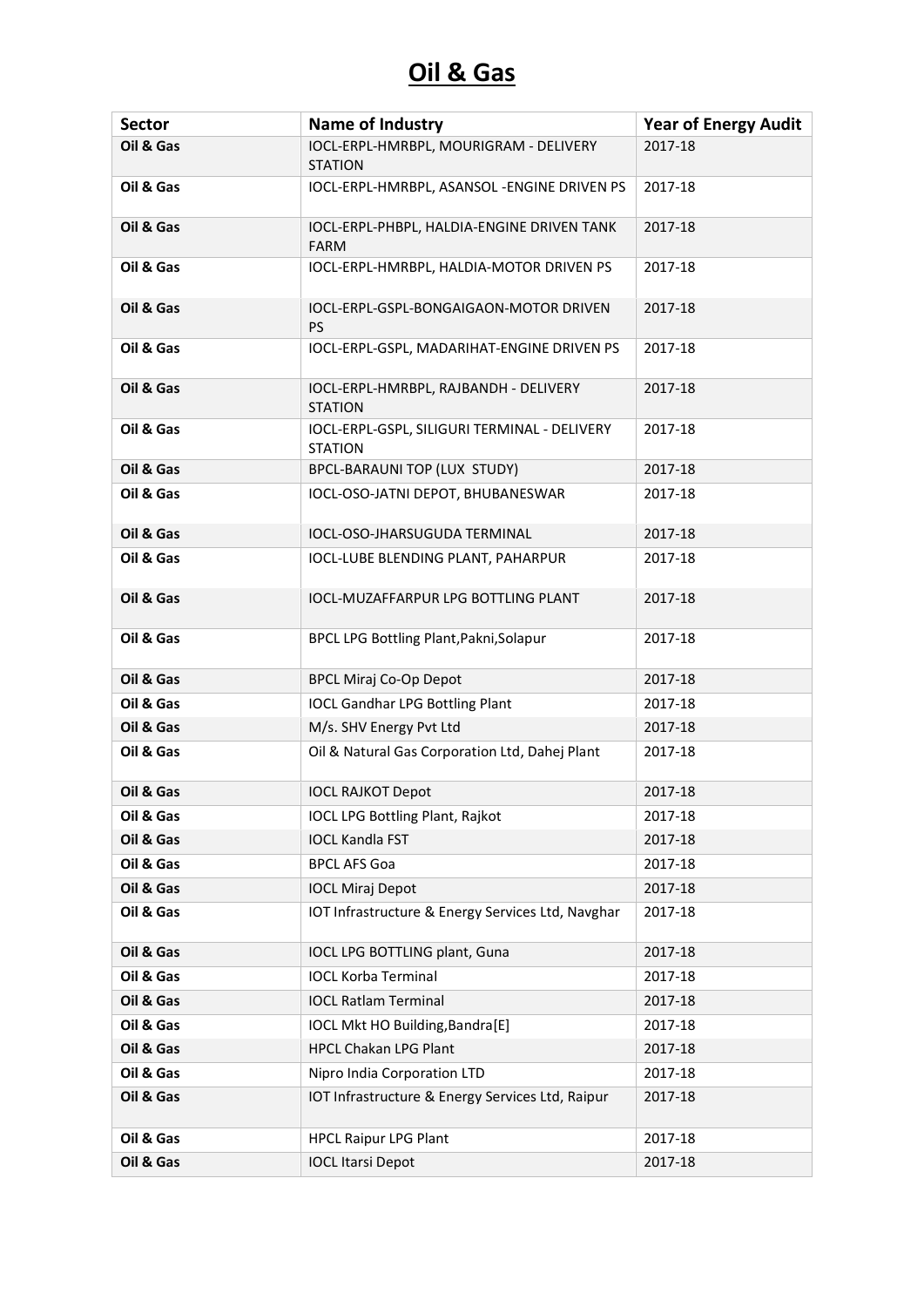| <b>Sector</b> | <b>Name of Industry</b>                                                                                                                                   | <b>Year of Energy Audit</b> |
|---------------|-----------------------------------------------------------------------------------------------------------------------------------------------------------|-----------------------------|
| Oil & Gas     | <b>IOCL Gwalior Depot</b>                                                                                                                                 | 2017-18                     |
| Oil & Gas     | <b>IOCL PRRPL Korba</b>                                                                                                                                   | 2017-18                     |
| Oil & Gas     | <b>IOCL PRRPL Raipur</b>                                                                                                                                  | 2017-18                     |
| Oil & Gas     | National Centre for cell Science Pune                                                                                                                     | 2017-18                     |
| Oil & Gas     | Signode India Ltd. Silvasa                                                                                                                                | 2017-18                     |
| Oil & Gas     | Senapathy Whiteley Pvt. Ltd., Ramanagaram                                                                                                                 | 2017-18                     |
| Oil & Gas     | Lakshman Isola Pvt. Ltd., Bangalore                                                                                                                       | 2017-18                     |
| Oil & Gas     | Senapathy Symons Pvt. Ltd., Bangalore                                                                                                                     | 2017-18                     |
| Oil & Gas     | National Institute of Fashion Technology,<br>Bangalore                                                                                                    | 2017-18                     |
| Oil & Gas     | Keshwapur Water Pumping Installation & Central<br>Railway Hospital, Hubballi                                                                              | 2017-18                     |
| Oil & Gas     | IOCL AO,                                                                                                                                                  | 2017-18                     |
| Oil & Gas     | <b>IOCL DO</b>                                                                                                                                            | 2017-18                     |
| Oil & Gas     | <b>IOCL Servo Manor, Bangalore</b>                                                                                                                        | 2017-18                     |
| Oil & Gas     | <b>BPCL Kakinada COI</b>                                                                                                                                  | 2017-18                     |
| Oil & Gas     | South Western Railway, Mysore (Divisional<br>Railway Manager's Office Building, Mysore Station<br>building incl. all platforms, yard & pitline lightings) | 2017-18                     |
| Oil & Gas     | Central Workshop, Ponmalai, Trichy                                                                                                                        | 2017-18                     |
| Oil & Gas     | IOCL, Bottling Plant, Belgaum                                                                                                                             | 2017-18                     |
| Oil & Gas     | <b>IOCL LPG Bottling Plant, Thimmapur</b><br>(Thermography Study)                                                                                         | 2017-18                     |
| Oil & Gas     | <b>HPCL Suryapet Terminal</b>                                                                                                                             | 2017-18                     |
| Oil & Gas     | <b>HPCL Ramagundam Depot</b>                                                                                                                              | 2017-18                     |
| Oil & Gas     | <b>BPCL Ongole Depot</b>                                                                                                                                  | 2017-18                     |
| Oil & Gas     | <b>BPCL Tirunelveli Depot</b>                                                                                                                             | 2017-18                     |
| Oil & Gas     | EMC, Trivandrum KSRTC Depot at Cherthala                                                                                                                  | 2017-18                     |
| Oil & Gas     | EMC, Trivandrum KSRTC Depot at Changanacherry                                                                                                             | 2017-18                     |
| Oil & Gas     | EMC, Trivandrum KSRTC Depots at Vaikom                                                                                                                    | 2017-18                     |
| Oil & Gas     | EMC, Trivandrum KSRTC Depot at Ernakulam                                                                                                                  | 2017-18                     |
| Oil & Gas     | EMC, Trivandrum KSRTC Depot at Aluva works<br>depot                                                                                                       | 2017-18                     |
| Oil & Gas     | IOCL, KASO, Bengaluru                                                                                                                                     | 2017-18                     |
| Oil & Gas     | IOCL, LPG Bottling Plant, Kondapalli                                                                                                                      | 2017-18                     |
| Oil & Gas     | BPCL, SRO (Anna Nagar)                                                                                                                                    | 2017-18                     |
| Oil & Gas     | IOCL, Belgaum Divisional Office                                                                                                                           | 2017-18                     |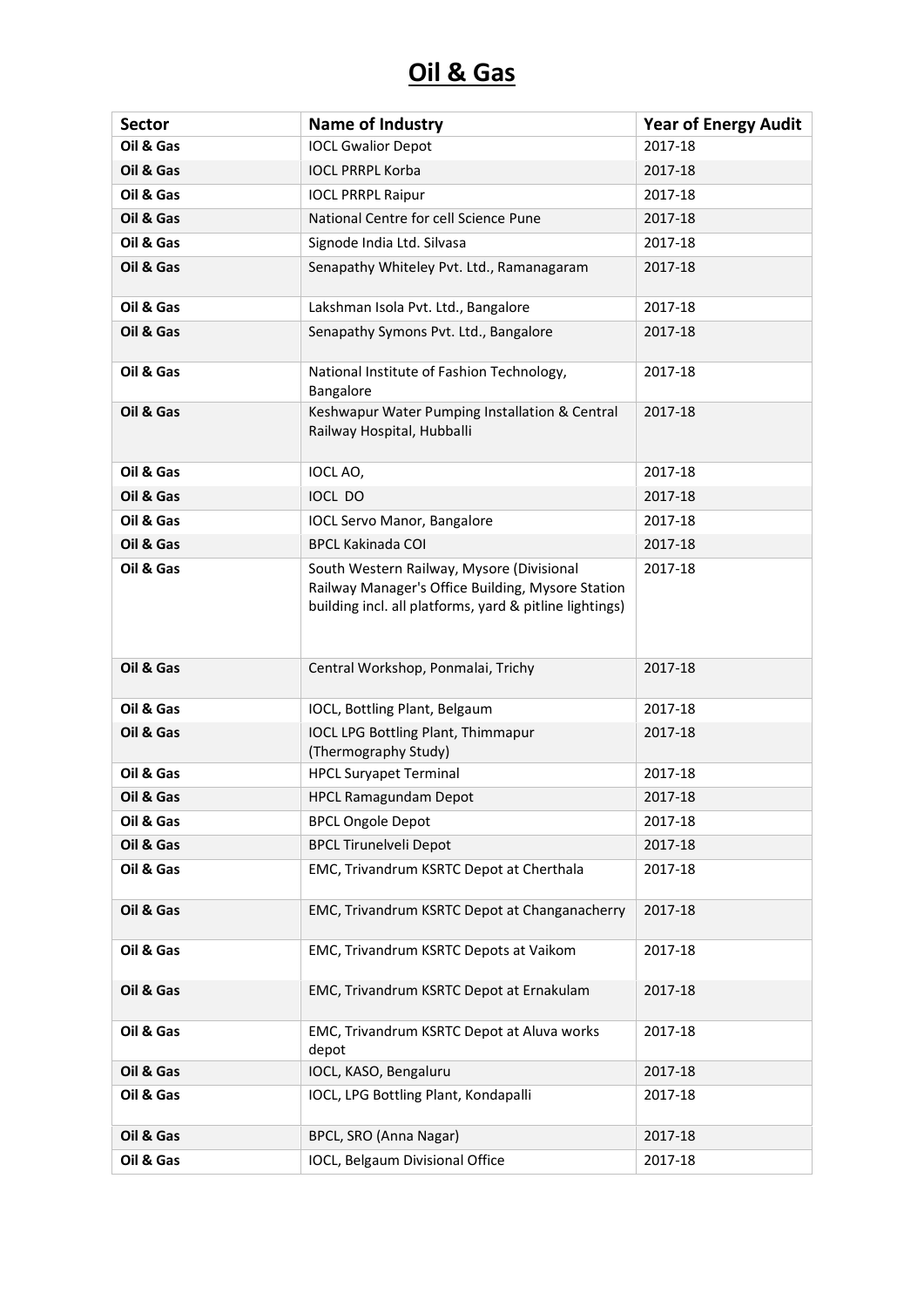| <b>Sector</b> | Name of Industry                            | <b>Year of Energy Audit</b> |
|---------------|---------------------------------------------|-----------------------------|
| Oil & Gas     | IOCL, LPG Bottling Plant, Madurai           | 2017-18                     |
| Oil & Gas     | <b>BPCL, Tada Depot</b>                     | 2017-18                     |
| Oil & Gas     | <b>BPCL Trichy AFS</b>                      | 2017-18                     |
| Oil & Gas     | BPCL, Kondapalli TOP, Krishna District      | 2017-18                     |
| Oil & Gas     | <b>IOCL Indane Bottling Plant, Timmapur</b> | 2017-18                     |
| Oil & Gas     | <b>BPCL Karur Installation</b>              | 2017-18                     |
| Oil & Gas     | <b>BPCL Raichur Co-op Depot</b>             | 2017-18                     |
| Oil & Gas     | <b>BPCL Mysore Depot</b>                    | 2017-18                     |
| Oil & Gas     | <b>BPCL Desur Co-op Depot</b>               | 2017-18                     |
| Oil & Gas     | IOCL, LPG Bottling Plant, Kondapalli        | 2017-18                     |
| Oil & Gas     | IOCL, Indane Bottling Plant, Chengalpattu   | 2017-18                     |
| Oil & Gas     | BPCL Vijayawada LPG Plant, Kondapalli       | 2017-18                     |
| Oil & Gas     | <b>HPCL Installation Mathura</b>            | 2016-17                     |
| Oil & Gas     | <b>IOCL Terminal Mohanpura Jaipur</b>       | 2016-17                     |
| Oil & Gas     | IOCL, AO, Karnal                            | 2016-17                     |
| Oil & Gas     | IOCL, DSO, WTC, Delhi                       | 2016-17                     |
| Oil & Gas     | IOSL AFS Leh, Thoise, Kullu, Udhampur       | 2016-17                     |
| Oil & Gas     | <b>BPCL Kanpur POL Bhaunti</b>              | 2016-17                     |
| Oil & Gas     | <b>IOCL RSO Jaipur</b>                      | 2016-17                     |
| Oil & Gas     | <b>IOCL LPG Ajmer</b>                       | 2016-17                     |
| Oil & Gas     | OIL 5 MW Solar Energy Installation          | 2016-17                     |
| Oil & Gas     | OIL Tanot Office, Village Complex           | 2016-17                     |
| Oil & Gas     | <b>IOCL DO Kanpur</b>                       | 2016-17                     |
| Oil & Gas     | <b>IOCL AFS Jammu</b>                       | 2016-17                     |
| Oil & Gas     | <b>HPCL RRO Gurgaon</b>                     | 2016-17                     |
| Oil & Gas     | HPCL RRO Shimla                             | 2016-17                     |
| Oil & Gas     | <b>HPCL RRO Panipat</b>                     | 2016-17                     |
| Oil & Gas     | HPCL RRO Bathinda RRO                       | 2016-17                     |
| Oil & Gas     | HPCL RRO Chandigarh                         | 2016-17                     |
| Oil & Gas     | <b>HPCL RRO Jalandhar</b>                   | 2016-17                     |
| Oil & Gas     | HPCL GMO NZ Scope Minar                     | 2016-17                     |
| Oil & Gas     | <b>HPCL RRO Jammu</b>                       | 2016-17                     |
| Oil & Gas     | <b>BPCL Depot Meerut</b>                    | 2016-17                     |
| Oil & Gas     | <b>IOCL AFP Shimla</b>                      | 2016-17                     |
| Oil & Gas     | <b>IOCL Agra DO</b>                         | 2016-17                     |
| Oil & Gas     | <b>IOCL Moradabad DO</b>                    | 2016-17                     |
| Oil & Gas     | <b>IOCL DO Gurgaon</b>                      | 2016-17                     |
| Oil & Gas     | <b>HPCL RRO Jodhpur</b>                     | 2016-17                     |
| Oil & Gas     | <b>BPCL LPG Jhansi</b>                      | 2016-17                     |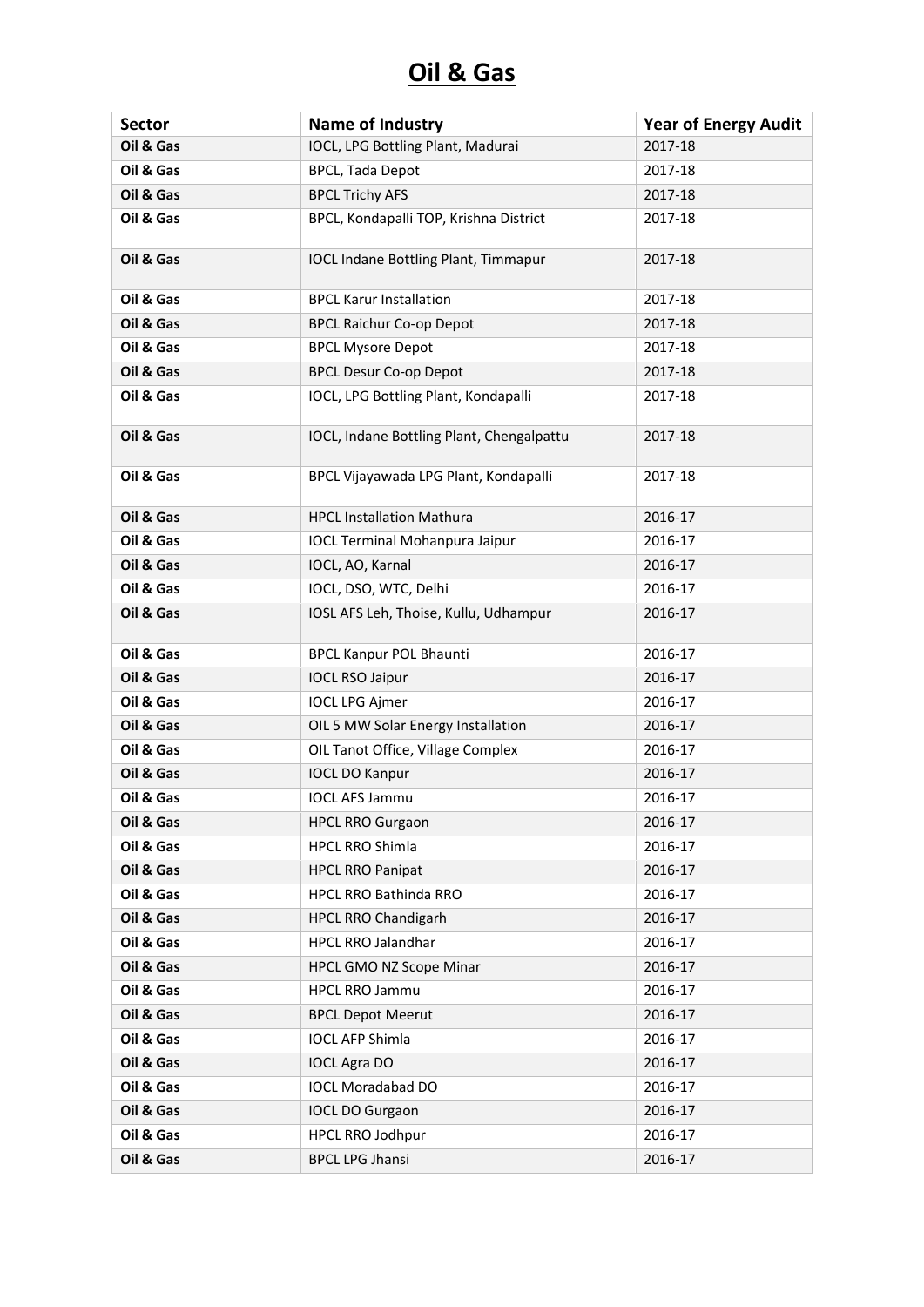| <b>Sector</b> | Name of Industry                                               | <b>Year of Energy Audit</b> |
|---------------|----------------------------------------------------------------|-----------------------------|
| Oil & Gas     | <b>IOCL PSO Chandigarh</b>                                     | 2016-17                     |
| Oil & Gas     | Global Petro IOC RO                                            | 2016-17                     |
| Oil & Gas     | Khyber SS IOC RO                                               | 2016-17                     |
| Oil & Gas     | Gupta SS IOC RO                                                | 2016-17                     |
| Oil & Gas     | Capital OIL IOC RO                                             | 2016-17                     |
| Oil & Gas     | RajKumar SS IOC RO                                             | 2016-17                     |
| Oil & Gas     | Sant SS IOC RO                                                 | 2016-17                     |
| Oil & Gas     | Queens Rd SS IOC RO                                            | 2016-17                     |
| Oil & Gas     | Shivesh SS IOC RO                                              | 2016-17                     |
| Oil & Gas     | Intimate SS IOC RO                                             | 2016-17                     |
| Oil & Gas     | DTTS IOC RO                                                    | 2016-17                     |
| Oil & Gas     | IOCL-NEISO- RAMNAGAR DEPOT                                     | 2016-17                     |
| Oil & Gas     | <b>IOCL-NEISO- DHARMANAGAR DEPOT</b>                           | 2016-17                     |
| Oil & Gas     | <b>IOCL-NEISO- BETKUCHI TOP</b>                                | 2016-17                     |
| Oil & Gas     | <b>IOCL-NEISO- MISSAMARI DEPOT</b>                             | 2016-17                     |
| Oil & Gas     | IOCL-NEISO-TINSUKIA                                            | 2016-17                     |
| Oil & Gas     | <b>IOCL-NEISO-LUMDING DEPOT</b>                                | 2016-17                     |
| Oil & Gas     | <b>IOCL-NEISO - DIMAPUR DEPOT</b>                              | 2016-17                     |
| Oil & Gas     | <b>IOCL-NEISO - DOIMUKH DEPOT</b>                              | 2016-17                     |
| Oil & Gas     | <b>BPCL-PARADEEP INSTALLATION</b>                              | 2016-17                     |
| Oil & Gas     | OIL INDIA LIMITED-KATHALONI OIL COLLECTING<br><b>STATION</b>   | 2016-17                     |
| Oil & Gas     | OIL INDIA LIMITED-SHALMARI-I OIL COLLECTING<br><b>STATION</b>  | 2016-17                     |
| Oil & Gas     | OIL INDIA LIMITED-SHALMARI-II OIL COLLECTING<br><b>STATION</b> | 2016-17                     |
| Oil & Gas     | BPCL-MUZAFFARPUR DEPOT (LUX LEVEL STUDY)                       | 2016-17                     |
| Oil & Gas     | IOCL- BSO-JASIDIH TERMINAL                                     | 2016-17                     |
| Oil & Gas     | <b>IOCL- BSO-TATANAGAR DEPOT</b>                               | 2016-17                     |
| Oil & Gas     | IOCL- BSO-BARAUNI TERMINAL                                     | 2016-17                     |
| Oil & Gas     | <b>IOCL- BSO-RAXAUL DEPOT</b>                                  | 2016-17                     |
| Oil & Gas     | OIL INDIA LIMITED-RIG S-4                                      | 2016-17                     |
| Oil & Gas     | OIL INDIA LIMITED-RIG S-2                                      | 2016-17                     |
| Oil & Gas     | NUMALIGARH REFINERY- CDU / VDU                                 | 2016-17                     |
| Oil & Gas     | NUMALIGARH REFINERY- NRMT / SRU / DCU / CCU                    | 2016-17                     |
| Oil & Gas     | NUMALIGARH REFINERY- CPP / DMP/ RWTP/<br>FWPH / ETP            | 2016-17                     |
| Oil & Gas     | NUMALIGARH REFINERY- HCU / SDU / WAX                           | 2016-17                     |
| Oil & Gas     | NUMALIGARH REFINERY- OMS / MSP                                 | 2016-17                     |
| Oil & Gas     | IOCL WRPL Group A:- Tank forms (Chaksu)                        | 2016-17                     |
| Oil & Gas     | IOCL WRPL Group A:- Tank forms (Mundra)                        | 2016-17                     |
| Oil & Gas     | IOCL WRPL Group A:- Tank forms (Viramgam)                      | 2016-17                     |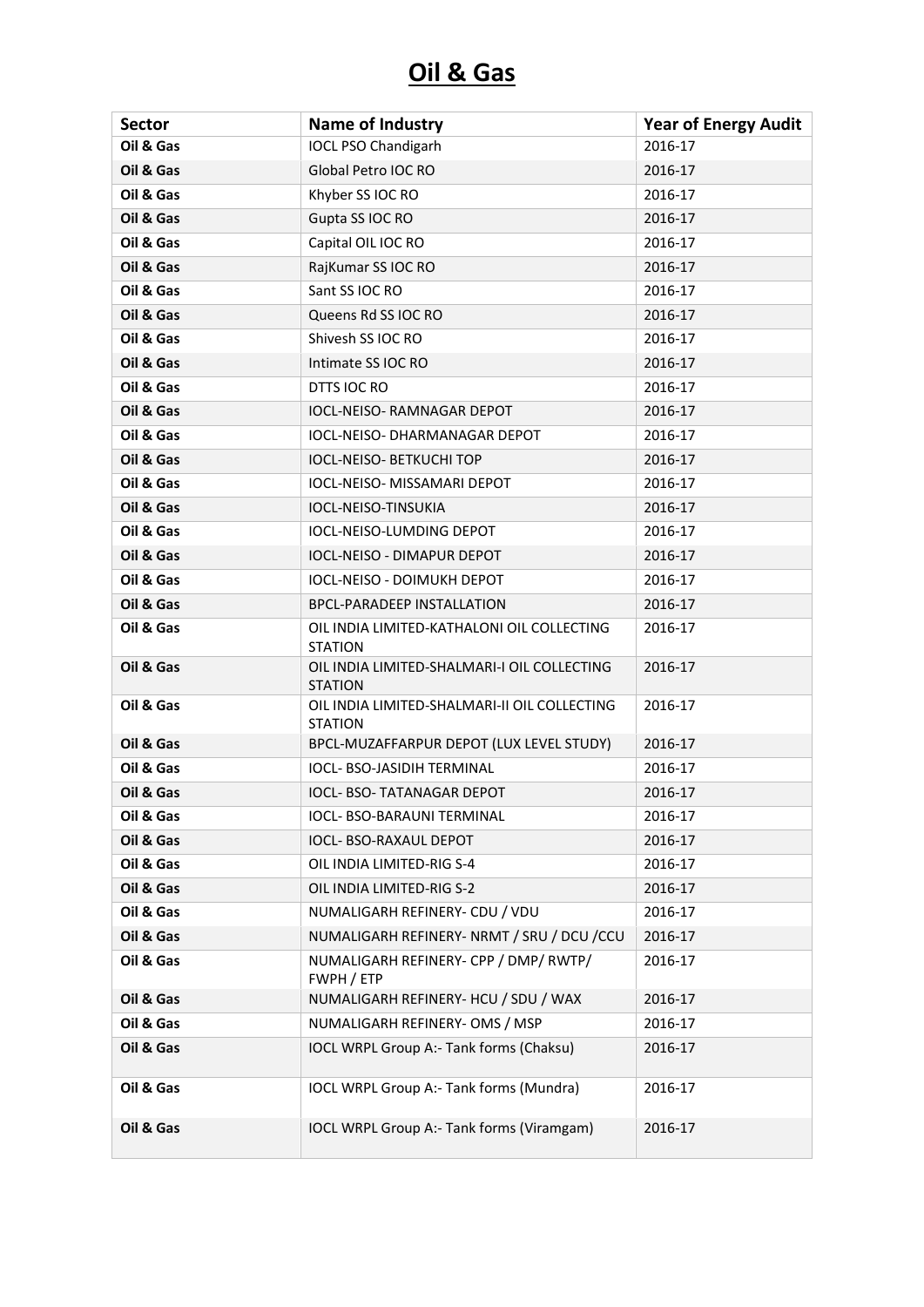| <b>Sector</b> | Name of Industry                                              | <b>Year of Energy Audit</b> |
|---------------|---------------------------------------------------------------|-----------------------------|
| Oil & Gas     | IOCL WRPL Group A:- Tank forms (Vadinar)                      | 2016-17                     |
| Oil & Gas     | IOCL WRPL Group B:- Pumping Station (Bareja)                  | 2016-17                     |
| Oil & Gas     | IOCL WRPL Group B:- Pumping Station (Jamnagar)                | 2016-17                     |
| Oil & Gas     | IOCL WRPL Group B:- Pumping Station (Gauridad)                | 2016-17                     |
| Oil & Gas     | <b>IOCL WRPL Group B:- Pumping Station</b><br>(Surendranagar) | 2016-17                     |
| Oil & Gas     | <b>IOCL WRPL Group B:- Pumping Station</b><br>(Radhanpur)     | 2016-17                     |
| Oil & Gas     | IOCL WRPL Group B:- Pumping Station (Kot)                     | 2016-17                     |
| Oil & Gas     | IOCL WRPL Group B:- Pumping Station (Koyali)                  | 2016-17                     |
| Oil & Gas     | <b>BPCL AFS Gwalior</b>                                       | 2016-17                     |
| Oil & Gas     | HPCL, Raipur RO                                               | 2016-17                     |
| Oil & Gas     | <b>HPCL NWZ Office</b>                                        | 2016-17                     |
| Oil & Gas     | <b>HPCL Ahmedabad RO</b>                                      | 2016-17                     |
| Oil & Gas     | <b>HPCL Baroda RO</b>                                         | 2016-17                     |
| Oil & Gas     | <b>HPCL Rajkot RO</b>                                         | 2016-17                     |
| Oil & Gas     | <b>BPCL SIDHPUR TOP</b>                                       | 2016-17                     |
| Oil & Gas     | <b>BPCL Akolner Depot</b>                                     | 2016-17                     |
| Oil & Gas     | <b>BPCL Depot, Manglia</b>                                    | 2016-17                     |
| Oil & Gas     | <b>BPCL Rairu Depot</b>                                       | 2016-17                     |
| Oil & Gas     | <b>BPCL Navegaon Depot</b>                                    | 2016-17                     |
| Oil & Gas     | <b>BPCL Koyali Installation</b>                               | 2016-17                     |
| Oil & Gas     | <b>BPCL Bakania Depot</b>                                     | 2016-17                     |
| Oil & Gas     | BPCL Mumbai Refinery, Mahul                                   | 2016-17                     |
| Oil & Gas     | <b>HPCL Mumbai Refinery</b>                                   | 2016-17                     |
| Oil & Gas     | IOCL LPG BOTTLING Plant, Hazira, Surat                        | 2016-17                     |
| Oil & Gas     | <b>BPCL Surat LPG Plant</b>                                   | 2016-17                     |
| Oil & Gas     | <b>BPCL Indore LPG Plant</b>                                  | 2016-17                     |
| Oil & Gas     | Bharat Oman Refineries limited, Bina                          | 2016-17                     |
| Oil & Gas     | Bharat Petroleum Corporation Ltd, Sinner, Nashik              | 2016-17                     |
| Oil & Gas     | Bharat Petroleum Corporation Ltd, AFS Raipur                  | 2016-17                     |
| Oil & Gas     | Indian Oil Corporation Ltd, Surat DO                          | 2016-17                     |
| Oil & Gas     | Indian oil Corporation Ltd, GSO, Ahmedabad                    | 2016-17                     |
| Oil & Gas     | BPCL LPG Bottling Plant, Pakni, Solapur                       | 2016-17                     |
| Oil & Gas     | <b>IOCL Chennai DO</b>                                        | 2016-17                     |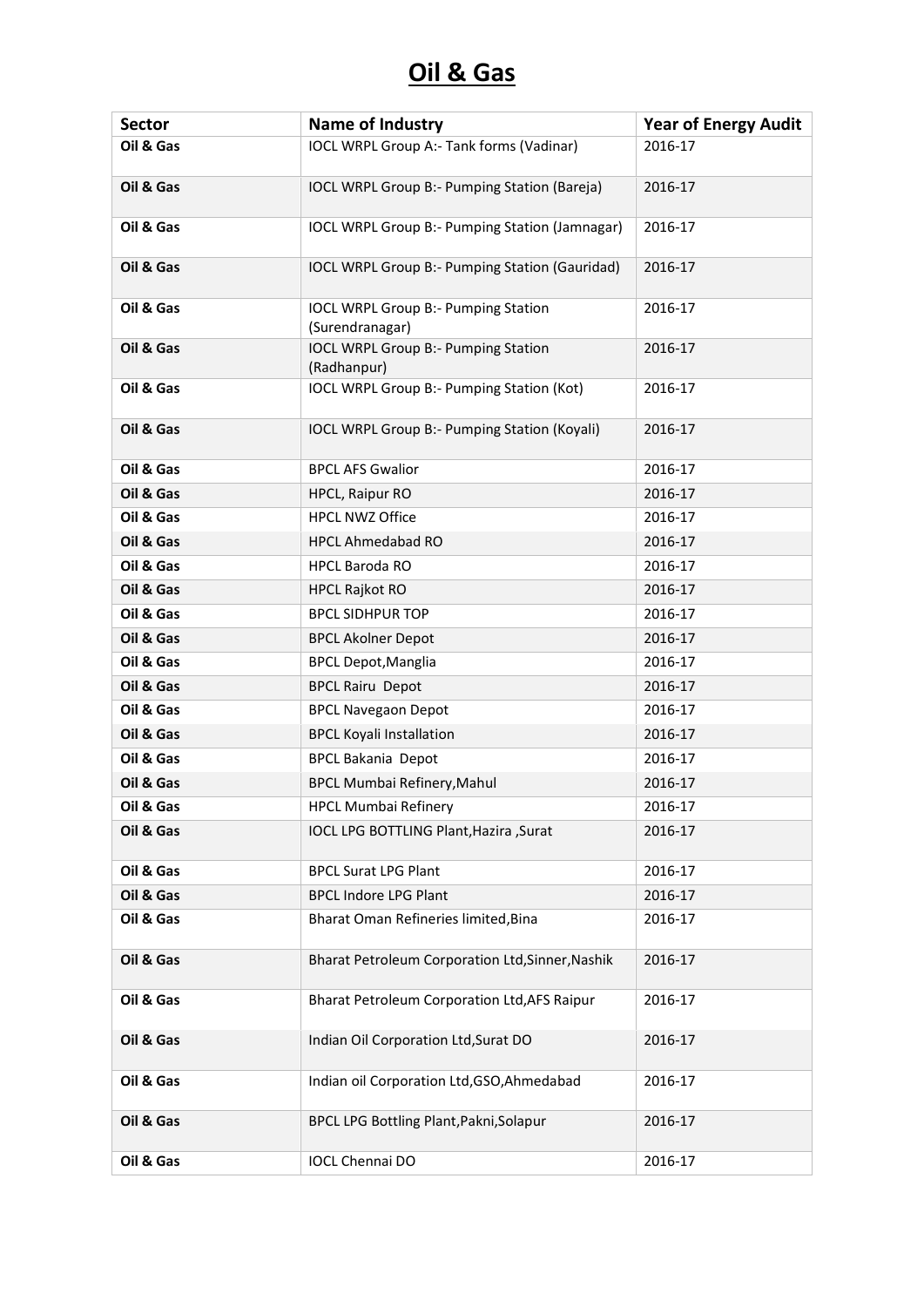| <b>Sector</b> | <b>Name of Industry</b>                                  | <b>Year of Energy Audit</b> |
|---------------|----------------------------------------------------------|-----------------------------|
| Oil & Gas     | IOCL Indian Oil Bhavan, RO, Chennai                      | 2016-17                     |
| Oil & Gas     | <b>IOCL Coimbatore DO</b>                                | 2016-17                     |
| Oil & Gas     | HPCL GMO South Zone, Egmore                              | 2016-17                     |
| Oil & Gas     | HPCL Chennai RO, Alwarpet                                | 2016-17                     |
| Oil & Gas     | <b>HPCL Coimbatore Retail RO</b>                         | 2016-17                     |
| Oil & Gas     | <b>HPCL Madurai Retail RO</b>                            | 2016-17                     |
| Oil & Gas     | <b>HPCL Kozhikode Retail RO</b>                          | 2016-17                     |
| Oil & Gas     | <b>HPCL Trichy Retail RO</b>                             | 2016-17                     |
| Oil & Gas     | <b>IOCL Madurai DO</b>                                   | 2016-17                     |
| Oil & Gas     | Cochin Mineral & Rutile (through HPCL)                   | 2016-17                     |
| Oil & Gas     | Andhra Petrochemicals, Vizag (through HPCL)              | 2016-17                     |
| Oil & Gas     | <b>HPCL Mangalore Terminal</b>                           | 2016-17                     |
| Oil & Gas     | HPCL Vijayawada Terminal                                 | 2016-17                     |
| Oil & Gas     | <b>HPCL Visakha New Black Oil Terminal</b>               | 2016-17                     |
| Oil & Gas     | <b>BPCL Devangonthi</b>                                  | 2016-17                     |
| Oil & Gas     | <b>BPCL Chennai AFS</b>                                  | 2016-17                     |
| Oil & Gas     | <b>IOCL LPG Bottling Plant, Erode</b>                    | 2016-17                     |
| Oil & Gas     | BPCL Hyderabad LPG Plant, Cherlapally                    | 2016-17                     |
| Oil & Gas     | <b>BPCL Irumpanam Terminal</b>                           | 2016-17                     |
| Oil & Gas     | EMC Trivandrum (M/s. Granotech Polymers,<br>Perumbavoor) | 2016-17                     |
| Oil & Gas     | <b>IOCL LPG Shahjahanpur</b>                             | 2015-16                     |
| Oil & Gas     | <b>IOCL Terminal Panki Kanpur</b>                        | 2015-16                     |
| Oil & Gas     | <b>IOCL LPG Gurgaon</b>                                  | 2015-16                     |
| Oil & Gas     | CPWD North Block + Vayu Bhawan                           | 2015-16                     |
| Oil & Gas     | <b>IOCL LPG Karnal</b>                                   | 2015-16                     |
| Oil & Gas     | King George Medical University                           | 2015-16                     |
| Oil & Gas     | <b>IOCL AFS Ludhiana</b>                                 | 2015-16                     |
| Oil & Gas     | <b>IOCL AFS Dehradun</b>                                 | 2015-16                     |
| Oil & Gas     | <b>IOCL LPG Kanpur</b>                                   | 2015-16                     |
| Oil & Gas     | <b>BPCL TOP Kota</b>                                     | 2015-16                     |
| Oil & Gas     | <b>IOCL LPG Aligarh</b>                                  | 2015-16                     |
| Oil & Gas     | <b>IOCL DO Ajmer</b>                                     | 2015-16                     |
| Oil & Gas     | <b>IOCL DO Jaipur</b>                                    | 2015-16                     |
| Oil & Gas     | <b>IOCL LPG Etawah</b>                                   | 2015-16                     |
| Oil & Gas     | <b>IOCL LPG Lakhimpur Kheri</b>                          | 2015-16                     |
| Oil & Gas     | <b>IOCL LPG Amausi Lucknow</b>                           | 2015-16                     |
| Oil & Gas     | <b>IOCL Depot Gonda</b>                                  | 2015-16                     |
| Oil & Gas     | <b>IOCL Depot Baitalpur</b>                              | 2015-16                     |
| Oil & Gas     | <b>IOCL LPG Jammu</b>                                    | 2015-16                     |
| Oil & Gas     | <b>IOCL AFS Bathinda</b>                                 | 2015-16                     |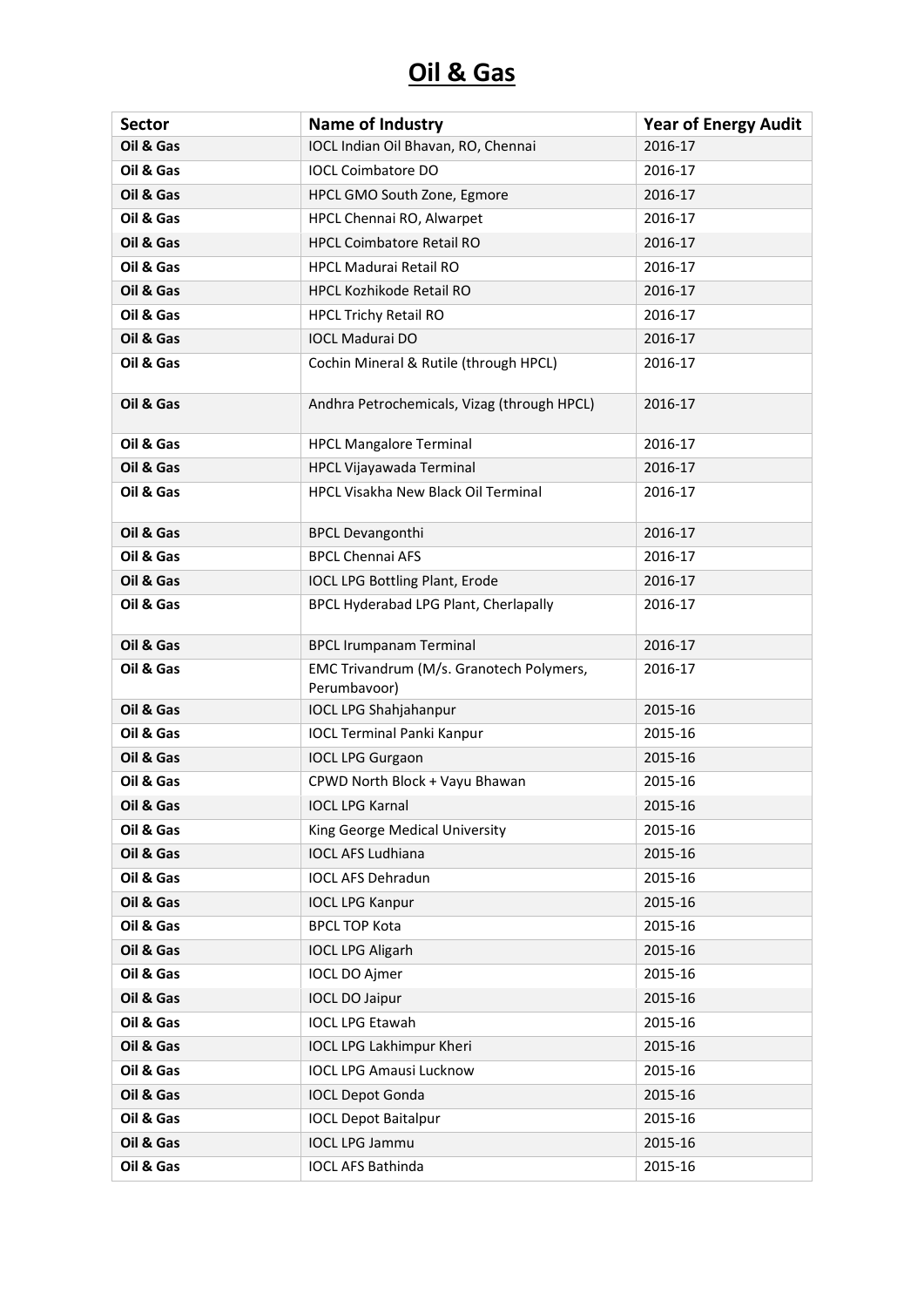| <b>Sector</b> | <b>Name of Industry</b>             | <b>Year of Energy Audit</b> |
|---------------|-------------------------------------|-----------------------------|
| Oil & Gas     | <b>IOCL LPG Madanpur Khadar</b>     | 2015-16                     |
| Oil & Gas     | <b>IOCL LPG Hardwar</b>             | 2015-16                     |
| Oil & Gas     | <b>BPCL LPG Udaipur</b>             | 2015-16                     |
| Oil & Gas     | <b>IOCL LPG Loni Ghaziabad</b>      | 2015-16                     |
| Oil & Gas     | <b>BPCL TOP Panipat</b>             | 2015-16                     |
| Oil & Gas     | <b>IOCL Office Lucknow</b>          | 2015-16                     |
| Oil & Gas     | <b>IOCL DO Gorakhpur</b>            | 2015-16                     |
| Oil & Gas     | <b>IOCL Depot Banthra</b>           | 2015-16                     |
| Oil & Gas     | <b>IOCL NRO Office Yusuf Sarai</b>  | 2015-16                     |
| Oil & Gas     | <b>IOCL Depot Aonla</b>             | 2015-16                     |
| Oil & Gas     | <b>IOCL LPG Leh</b>                 | 2015-16                     |
| Oil & Gas     | <b>IOCL Terminal Amousi Lucknow</b> | 2015-16                     |
| Oil & Gas     | <b>IOCL Terminal Ambala</b>         | 2015-16                     |
| Oil & Gas     | <b>IOCL Terminal Tikri</b>          | 2015-16                     |
| Oil & Gas     | <b>IOCL AFS Chandigarh</b>          | 2015-16                     |
| Oil & Gas     | <b>IOCL AFS Palam</b>               | 2015-16                     |
| Oil & Gas     | <b>IOCL LPG Tikrikalan</b>          | 2015-16                     |
| Oil & Gas     | <b>IOCL DO Chandigarh</b>           | 2015-16                     |
| Oil & Gas     | <b>IOCL Depot Jhansi</b>            | 2015-16                     |
| Oil & Gas     | <b>IOCL LPG Trisundi Amethi</b>     | 2015-16                     |
| Oil & Gas     | <b>IOCL BDFP Mathura</b>            | 2015-16                     |
| Oil & Gas     | <b>IOCL Terminal Rewari</b>         | 2015-16                     |
| Oil & Gas     | <b>BPCL Installation Mathura</b>    | 2015-16                     |
| Oil & Gas     | <b>IOCL Terminal Bijwasan</b>       | 2015-16                     |
| Oil & Gas     | <b>IOCL LPG Jhunjhunu</b>           | 2015-16                     |
| Oil & Gas     | <b>IOCL LPG Mathura</b>             | 2015-16                     |
| Oil & Gas     | <b>IOCL Depot Bharatpur</b>         | 2015-16                     |
| Oil & Gas     | <b>BPCL LPG Salempur</b>            | 2015-16                     |
| Oil & Gas     | IOCL DO+AO, Dehradun                | 2015-16                     |
| Oil & Gas     | <b>IOCL DO Bareilly</b>             | 2015-16                     |
| Oil & Gas     | <b>BPCL LPG Bareilly</b>            | 2015-16                     |
| Oil & Gas     | <b>BPCL TOP Salawas</b>             | 2015-16                     |
| Oil & Gas     | <b>IOCL Depot Najibabad</b>         | 2015-16                     |
| Oil & Gas     | <b>IOCL Depot Lalkuan</b>           | 2015-16                     |
| Oil & Gas     | <b>IOCL AFS Amritsar</b>            | 2015-16                     |
| Oil & Gas     | <b>IOCL AFS Adampur</b>             | 2015-16                     |
| Oil & Gas     | <b>IOCL AFS Pathankot</b>           | 2015-16                     |
| Oil & Gas     | <b>IOCL AO Chandigarh</b>           | 2015-16                     |
| Oil & Gas     | IOCL AO Jalandhar                   | 2015-16                     |
| Oil & Gas     | <b>IOCL DO Amritsar</b>             | 2015-16                     |
| Oil & Gas     | IOCL DO Bathinda                    | 2015-16                     |
| Oil & Gas     | IOCL DO Jalandhar                   | 2015-16                     |
| Oil & Gas     | IOCL DO Shimla                      | 2015-16                     |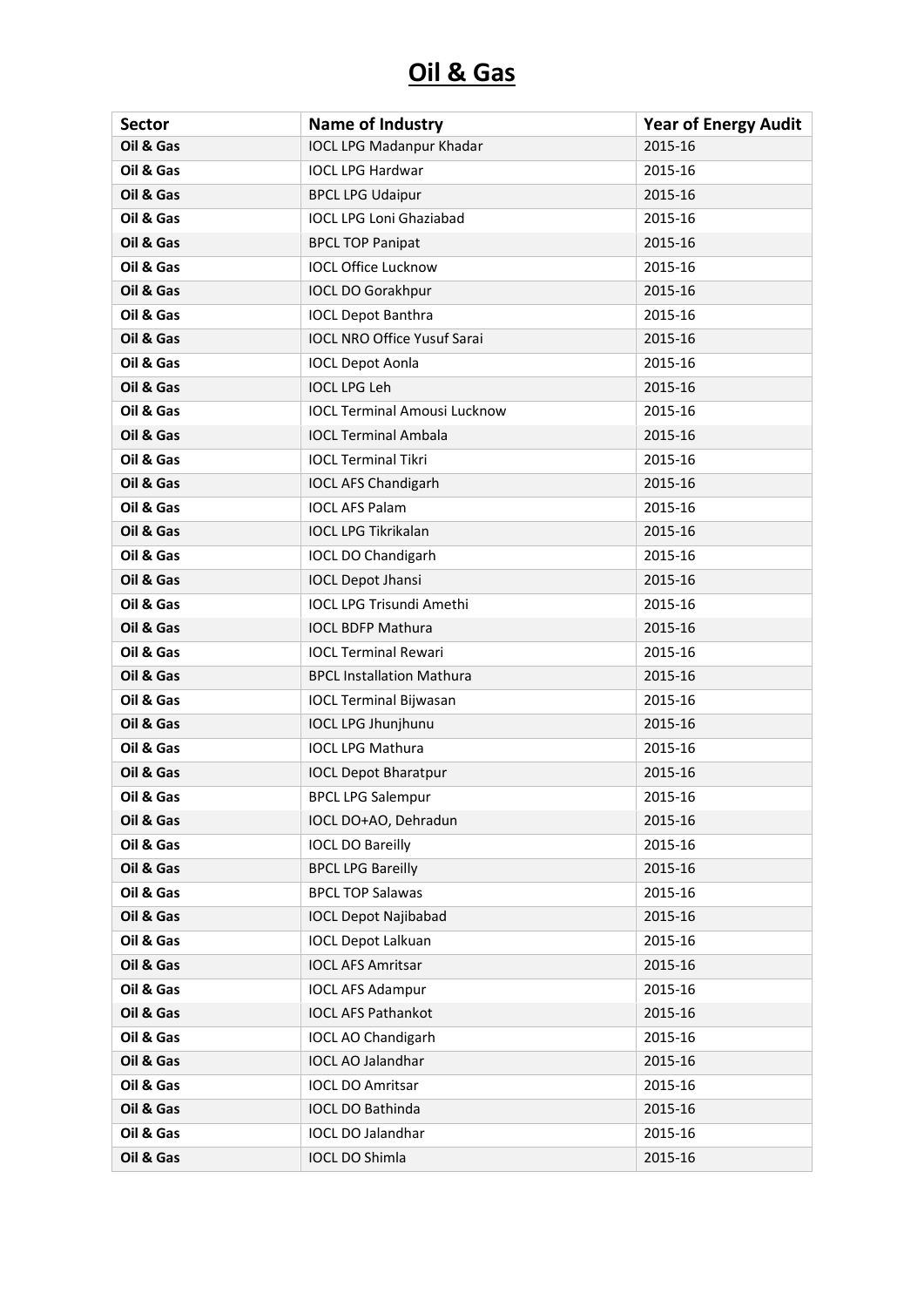| <b>Sector</b> | <b>Name of Industry</b>                    | <b>Year of Energy Audit</b> |
|---------------|--------------------------------------------|-----------------------------|
| Oil & Gas     | <b>IREDA August Kranti + IHC</b>           | 2015-16                     |
| Oil & Gas     | <b>IOCL LPG Baddi</b>                      | 2015-16                     |
| Oil & Gas     | <b>IOCL Bitumen Plant Panipat</b>          | 2015-16                     |
| Oil & Gas     | <b>IOCL Panipat Marketing Complex</b>      | 2015-16                     |
| Oil & Gas     | <b>IOCL-HALDIA INSTALLATION</b>            | 2015-16                     |
| Oil & Gas     | <b>IOCL-HALDIA INSTALLATION B</b>          | 2015-16                     |
| Oil & Gas     | <b>IOCL-MOURIGRAM TERMINAL</b>             | 2015-16                     |
| Oil & Gas     | <b>IOCL - BUDGE BUDGE TERMINAL</b>         | 2015-16                     |
| Oil & Gas     | <b>IOCL- RAJBANDH TERMINAL</b>             | 2015-16                     |
| Oil & Gas     | <b>IOCL-PORT BLAIR TERMINAL</b>            | 2015-16                     |
| Oil & Gas     | <b>IOCL-RANGPO DEPOT</b>                   | 2015-16                     |
| Oil & Gas     | <b>IOCL-HASIMARA DEPOT</b>                 | 2015-16                     |
| Oil & Gas     | <b>IOCL-MALDA DEPOT</b>                    | 2015-16                     |
| Oil & Gas     | <b>IOCL-JHARSUGURA LPG BOTTLING PLANT</b>  | 2015-16                     |
| Oil & Gas     | IOCL-CHHANPUR LPG PLANT, BALASORE          | 2015-16                     |
| Oil & Gas     | <b>IOCL-JAMSHEDPUR LPG PLANT</b>           | 2015-16                     |
| Oil & Gas     | IOAODSO- BISHALGARH LPG BOTTLING PLANT     | 2015-16                     |
| Oil & Gas     | IOAODSO- BONGAIGAON LPG BOTTLING PLANT     | 2015-16                     |
| Oil & Gas     | IOAODSO-BORKHOLA LPG BOTTLING PLANT        | 2015-16                     |
| Oil & Gas     | IOAODSO- MUALKHANG LPG BOTTLING PLANT      | 2015-16                     |
| Oil & Gas     | IOAODSO- KIMIN LPG BOTTLING PLANT          | 2015-16                     |
| Oil & Gas     | <b>BPCL-OSTS-RANCHI</b>                    | 2015-16                     |
| Oil & Gas     | BPCL-OSTS-ORMANJHI                         | 2015-16                     |
| Oil & Gas     | <b>BPCL-OSTS- RAMCHANDRAPUR</b>            | 2015-16                     |
| Oil & Gas     | BPCL-OSTS-BALIGUMA                         | 2015-16                     |
| Oil & Gas     | <b>BPCL-BARAUNI TOP</b>                    | 2015-16                     |
| Oil & Gas     | <b>HPCL-IRD BALASORE</b>                   | 2015-16                     |
| Oil & Gas     | <b>BPCL- RAJBANDH TOP</b>                  | 2015-16                     |
| Oil & Gas     | <b>IOCL, Sagar Depot MP</b>                | 2015-16                     |
| Oil & Gas     | IOCL, Indane botting Plant Bhavnagar       | 2015-16                     |
| Oil & Gas     | <b>IOCL Dhanaj LPG BP</b>                  | 2015-16                     |
| Oil & Gas     | IOCL, Baroda Black Oil Terminal            | 2015-16                     |
| Oil & Gas     | IOCL, Ahmedabad LPG Bottling Plant, Sanand | 2015-16                     |
| Oil & Gas     | IOCL, Rajkot AFS                           | 2015-16                     |
| Oil & Gas     | IOCL, Goa AFS                              | 2015-16                     |
| Oil & Gas     | IOCL, White Oil Terminal, Dumad            | 2015-16                     |
| Oil & Gas     | IOCL, Kandla Main Terminal                 | 2015-16                     |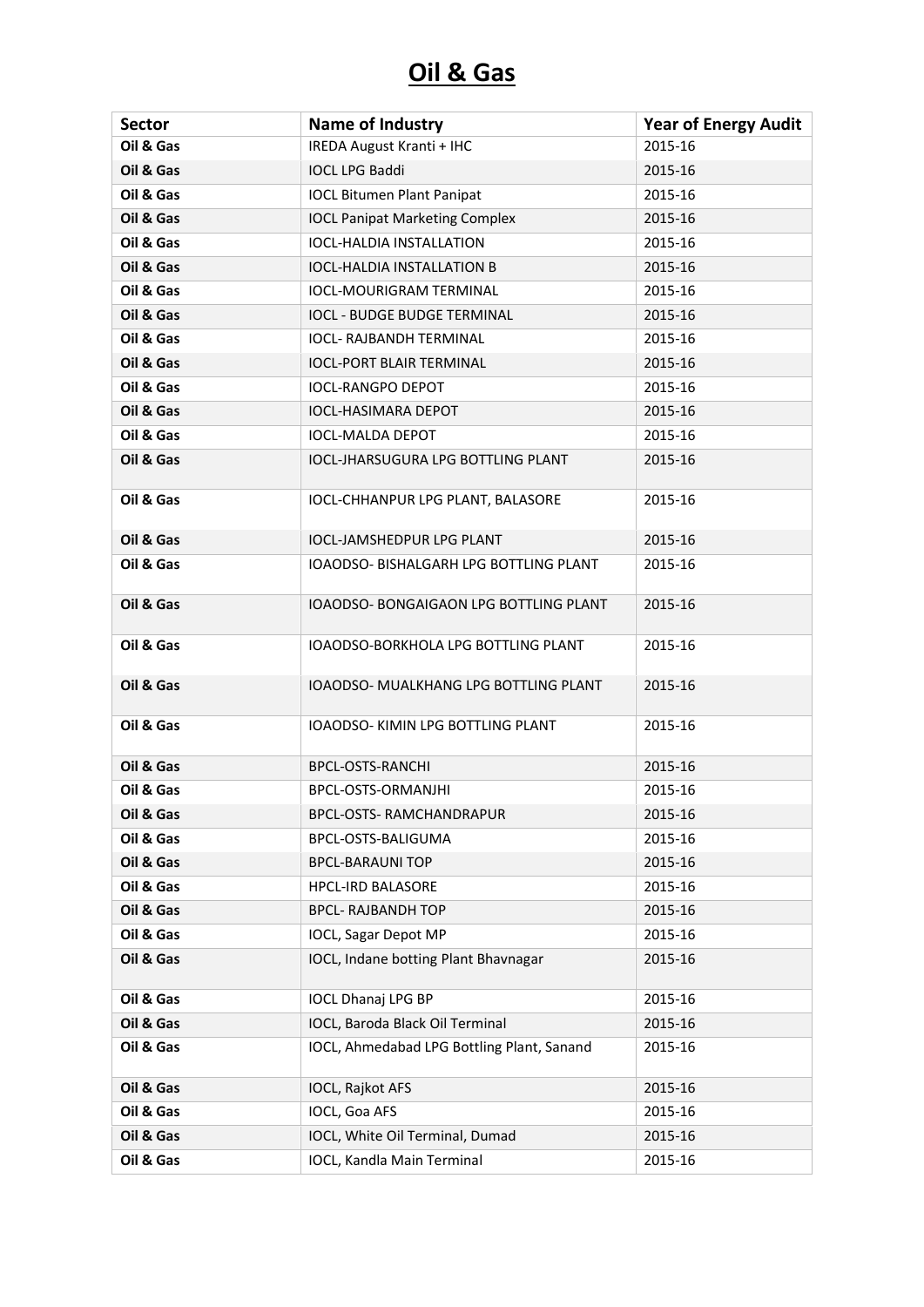| <b>Sector</b> | Name of Industry                                               | <b>Year of Energy Audit</b> |
|---------------|----------------------------------------------------------------|-----------------------------|
| Oil & Gas     | <b>BPCL, Manglia Depot</b>                                     | 2015-16                     |
| Oil & Gas     | IOCL, Manmad LPG BP                                            | 2015-16                     |
| Oil & Gas     | <b>BPCL, Bitoni Depot</b>                                      | 2015-16                     |
| Oil & Gas     | IOCL, Sabarmati Terminal                                       | 2015-16                     |
| Oil & Gas     | Prasar Bharti, Ambajogi                                        | 2015-16                     |
| Oil & Gas     | BPCL, Pakni Depot                                              | 2015-16                     |
| Oil & Gas     | <b>BPCL, Sewree Installation</b>                               | 2015-16                     |
| Oil & Gas     | IOCL, Khajuraho AFS                                            | 2015-16                     |
| Oil & Gas     | IOCL, Pune AFS                                                 | 2015-16                     |
| Oil & Gas     | <b>BPCL Surat, Hazira Co-op Depot</b>                          | 2015-16                     |
| Oil & Gas     | IOCL LPG BP Raipur, CSIDC Siltara, Bilaspur Road               | 2015-16                     |
| Oil & Gas     | IOCL LPG BP Bhopal, Bairagarah, Indore Road,<br>Bhopal         | 2015-16                     |
| Oil & Gas     | IOCL LPG BP Guna, Raghogarh, Guna, MP                          | 2015-16                     |
| Oil & Gas     | JNPT Bulk Oil Terminal, Uran, Raigad, Navi<br>Mumbai           | 2015-16                     |
| Oil & Gas     | Pune Terminal, Loni Kalbhor, Tal. Haveli                       | 2015-16                     |
| Oil & Gas     | Sewree - I Terminal, Opp. Sewree Railway Station,<br>Sewree    | 2015-16                     |
| Oil & Gas     | Sewree - II Terminal, "K" Oil Installation, Sewree -<br>East   | 2015-16                     |
| Oil & Gas     | Wadala - II Terminal, MBPT Road, Wadala (E)                    | 2015-16                     |
| Oil & Gas     | Vasco Terminal, F L Gomes Road, Vasco Police<br>Station, Goa   | 2015-16                     |
| Oil & Gas     | Vashi Terminal, TTC Industrial Area kukshet, Navi<br>Mumbai    | 2015-16                     |
| Oil & Gas     | Ahmednagar Depot, At & Post Akoloner,<br>Ahmednagar            | 2015-16                     |
| Oil & Gas     | Akola Depot, Gaigaon, Akola, Maharashtra                       | 2015-16                     |
| Oil & Gas     | Chandrapura Depot, Post Tadali, Chandrapur,<br>Maharashtra     | 2015-16                     |
| Oil & Gas     | Dhule Depot, Nr. Shirud Railway Station, Dhule,<br>Maharashtra | 2015-16                     |
| Oil & Gas     | Khapri Depot, Wardha Road, Khapri, Nagapur                     | 2015-16                     |
| Oil & Gas     | Solapur Depot, Nr. Pakni Railway Station, Pakni,<br>Solapur    | 2015-16                     |
| Oil & Gas     | HPCL, Trobay Terminal                                          | 2015-16                     |
| Oil & Gas     | Petronet LNG, Dahej                                            | 2015-16                     |
| Oil & Gas     | Bank of Baroda, Amboli                                         | 2015-16                     |
| Oil & Gas     | Bank of Baroda, Jogeshwari                                     | 2015-16                     |
| Oil & Gas     | <b>IOCL BP Ujjain</b>                                          | 2015-16                     |
| Oil & Gas     | IOCL, Hazira                                                   | 2015-16                     |
| Oil & Gas     | BPCL, Wadi Lube                                                | 2015-16                     |
| Oil & Gas     | <b>IOCL Sidhpur</b>                                            | 2015-16                     |
| Oil & Gas     | <b>IOCL Koyali, Bitumen Depot</b>                              | 2015-16                     |
| Oil & Gas     | <b>BPCL Bakania</b>                                            | 2015-16                     |
| Oil & Gas     | <b>BPCL Rajkot</b>                                             | 2015-16                     |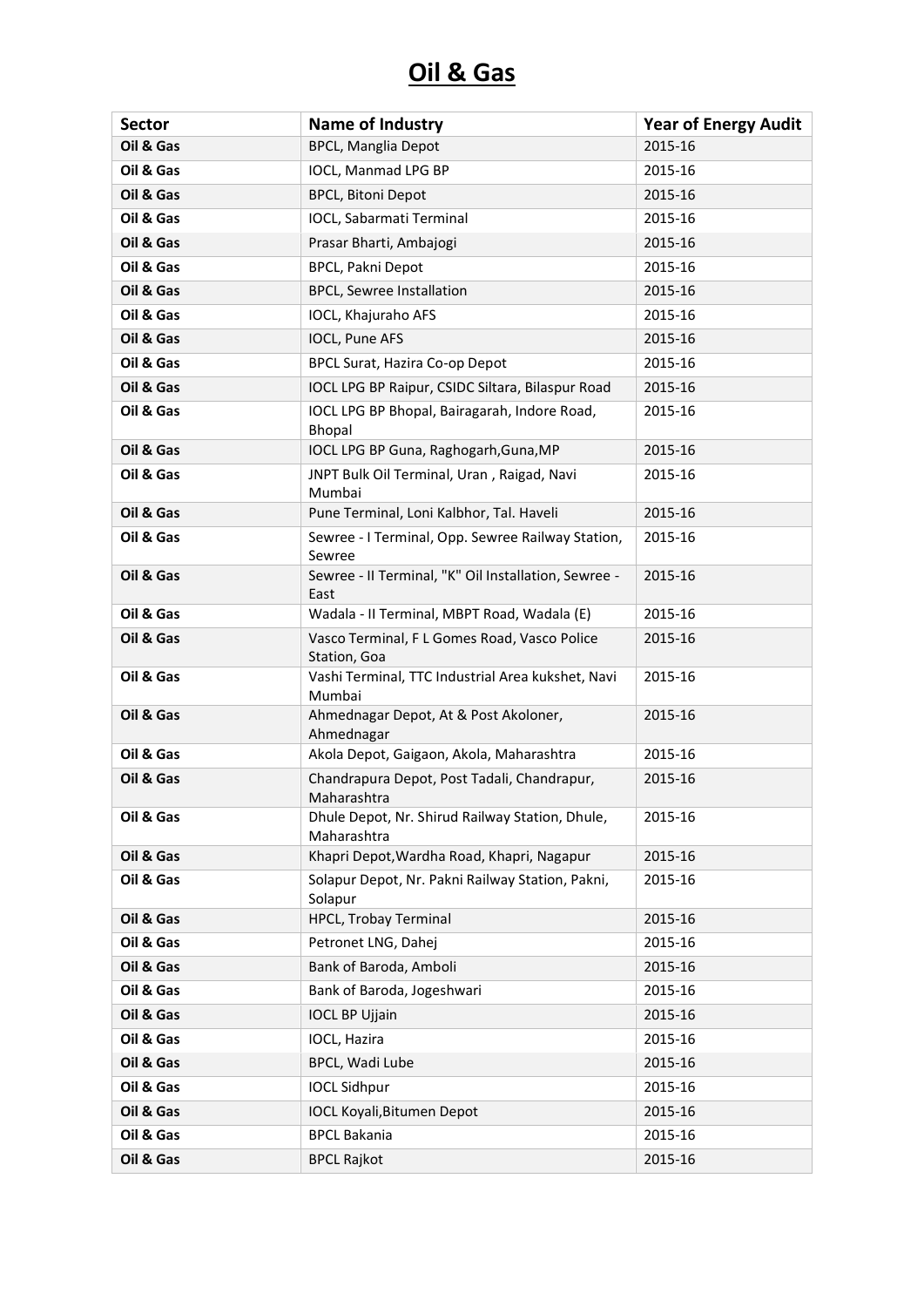| <b>Sector</b> | <b>Name of Industry</b>                                  | <b>Year of Energy Audit</b> |
|---------------|----------------------------------------------------------|-----------------------------|
| Oil & Gas     | locl Miraj                                               | 2015-16                     |
| Oil & Gas     | <b>WHF Bhosari</b>                                       | 2015-16                     |
| Oil & Gas     | <b>BPCL Nagpur</b>                                       | 2015-16                     |
| Oil & Gas     | IOCL LPG Plant, Mayiladuthurai                           | 2015-16                     |
| Oil & Gas     | <b>IOCL LPG Plant, Shimoga</b>                           | 2015-16                     |
| Oil & Gas     | HPCL LPG plant, Anantapur                                | 2015-16                     |
| Oil & Gas     | IOCL LPG Plant, Athipattu, Ennore                        | 2015-16                     |
| Oil & Gas     | <b>IOCL LPG Plant, Belgaum</b>                           | 2015-16                     |
| Oil & Gas     | <b>IOCL LPG Plant, Puducherry</b>                        | 2015-16                     |
| Oil & Gas     | <b>IOCL Devangunthi POL Terminal</b>                     | 2015-16                     |
| Oil & Gas     | IOCL Drum Plant, Chennai                                 | 2015-16                     |
| Oil & Gas     | IOCL, Hyderabad, Terminals                               | 2015-16                     |
| Oil & Gas     | <b>IOCL, Rajamundry Terminals</b>                        | 2015-16                     |
| Oil & Gas     | IOCL, Vijayawada, Terminals                              | 2015-16                     |
| Oil & Gas     | <b>IOCL LPG Plant Chengalpet, TN</b>                     | 2015-16                     |
| Oil & Gas     | ITC Chennai 50% Invoised Raised                          | 2015-16                     |
| Oil & Gas     | <b>ITC Chennai Bal Invoice Raised</b>                    | 2015-16                     |
| Oil & Gas     | <b>IOCL LPG Plant Paripally Kollam</b>                   | 2015-16                     |
| Oil & Gas     | IOCL Indane Bottling Plant Calicut Chelari<br>Malappuram | 2015-16                     |
| Oil & Gas     | <b>IOCL LPG Plant Udayamperoor Cochin</b>                | 2015-16                     |
| Oil & Gas     | <b>IOCL Trichy Divisional Office</b>                     | 2015-16                     |
| Oil & Gas     | <b>IOCL Thimmapur BP</b>                                 | 2015-16                     |
| Oil & Gas     | <b>IOCL Mangalore POL Terminal</b>                       | 2015-16                     |
| Oil & Gas     | <b>BPCL LPG Plant, Tanjore</b>                           | 2015-16                     |
| Oil & Gas     | IOCL Kondapalli BP Vijayawada                            | 2015-16                     |
| Oil & Gas     | <b>BPCL Mangalore POL Terminal</b>                       | 2015-16                     |
| Oil & Gas     | <b>BPCL Irugur POL Terminal</b>                          | 2015-16                     |
| Oil & Gas     | <b>IOCL POL Bijapur Depot</b>                            | 2015-16                     |
| Oil & Gas     | <b>IOCL Mysore Depot</b>                                 | 2015-16                     |
| Oil & Gas     | <b>IOCL Bellary DO</b>                                   | 2015-16                     |
| Oil & Gas     | <b>IOCL DO Mysore</b>                                    | 2015-16                     |
| Oil & Gas     | <b>IOCL Guest House (Summit Apartments)</b>              | 2015-16                     |
| Oil & Gas     | IOCL LPG Bottling Plant Devanagonthi, Bangalore          | 2015-16                     |
| Oil & Gas     | Park Hyath Chennai                                       | 2015-16                     |
| Oil & Gas     | <b>IOCL LPG Plant Vizag</b>                              | 2015-16                     |
| Oil & Gas     | <b>IOCL Tirupati Divisional Office</b>                   | 2015-16                     |
| Oil & Gas     | <b>IOCL Belgaum</b>                                      | 2015-16                     |
| Oil & Gas     | <b>IOCL Eranakulam Terminal, Kadavanthra</b>             | 2015-16                     |
| Oil & Gas     | <b>IOCL Wellingdon Island Terminal</b>                   | 2015-16                     |
| Oil & Gas     | <b>IOCL Kerala State Office Kochi</b>                    | 2015-16                     |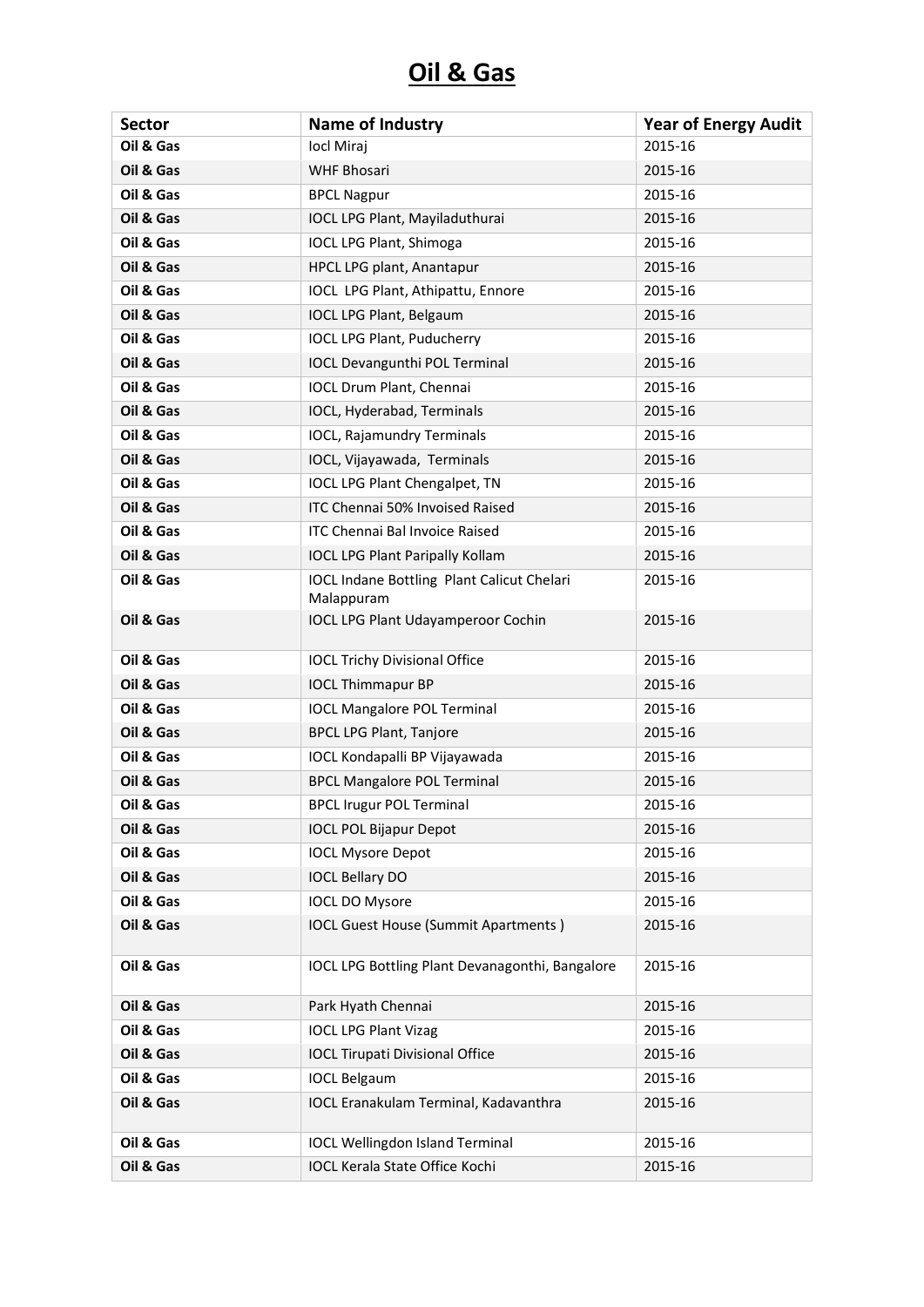| <b>Sector</b> | <b>Name of Industry</b>                         | <b>Year of Energy Audit</b> |
|---------------|-------------------------------------------------|-----------------------------|
| Oil & Gas     | <b>IOCL State Office Calicut</b>                | 2015-16                     |
| Oil & Gas     | <b>IOCL Warangal DO</b>                         | 2015-16                     |
| Oil & Gas     | <b>HPCL Retail Outlet Cochin</b>                | 2015-16                     |
| Oil & Gas     | <b>BPCL Cochin AFS</b>                          | 2015-16                     |
| Oil & Gas     | <b>IOCL Chittoor Terminal</b>                   | 2015-16                     |
| Oil & Gas     | <b>IOCL Ramagundam Depot</b>                    | 2015-16                     |
| Oil & Gas     | <b>IOCL Kakinada Terminal</b>                   | 2015-16                     |
| Oil & Gas     | <b>IOCL Vishaka Terminal</b>                    | 2015-16                     |
| Oil & Gas     | <b>IOCL Guntakal Depot</b>                      | 2015-16                     |
| Oil & Gas     | <b>IOCL Ongole Depot</b>                        | 2015-16                     |
| Oil & Gas     | <b>IOCL Korukkupet Terminal</b>                 | 2015-16                     |
| Oil & Gas     | <b>IOCI Tondairpet Terminal</b>                 | 2015-16                     |
| Oil & Gas     | <b>IOCL Foreshore Terminal</b>                  | 2015-16                     |
| Oil & Gas     | <b>IOCL Madurai Terminal</b>                    | 2015-16                     |
| Oil & Gas     | <b>IOCL Sankari Terminal</b>                    | 2015-16                     |
| Oil & Gas     | <b>IOCL Coimbatore Terminal</b>                 | 2015-16                     |
| Oil & Gas     | <b>IOCL Tuticorin Terminal</b>                  | 2015-16                     |
| Oil & Gas     | <b>IOCL CBMT Narimanam Terminal, Nagapatnam</b> | 2015-16                     |
| Oil & Gas     | <b>BPCL LPG Plant Tuticorin</b>                 | 2015-16                     |
| Oil & Gas     | <b>IOCL Gulbarga Depot</b>                      | 2015-16                     |
| Oil & Gas     | <b>IOCL LPG Bottling Plant, Salem</b>           | 2015-16                     |
| Oil & Gas     | <b>IOCL Depot Hubli</b>                         | 2015-16                     |
| Oil & Gas     | <b>BPCL LPG Plant Dharwad</b>                   | 2015-16                     |
| Oil & Gas     | <b>BPCL LPG Bottling Plant</b>                  | 2014-15                     |
| Oil & Gas     | <b>BPCL LPG, Lalru</b>                          | 2014-15                     |
| Oil & Gas     | <b>BPCL OSTS, Bilaspur</b>                      | 2014-15                     |
| Oil & Gas     | BPCL TOP, Jalandhar                             | 2014-15                     |
| Oil & Gas     | <b>BPCL, Bathinda</b>                           | 2014-15                     |
| Oil & Gas     | <b>BPCL, Hissar</b>                             | 2014-15                     |
| Oil & Gas     | <b>BPCL, LPG Bottling Plant</b>                 | 2014-15                     |
| Oil & Gas     | <b>GAIL Compressor Station</b>                  | 2014-15                     |
| Oil & Gas     | <b>IOCL Jodhpur DO</b>                          | 2014-15                     |
| Oil & Gas     | <b>IOCL Small Can Filling Plant</b>             | 2014-15                     |
| Oil & Gas     | IOCL, AFS,                                      | 2014-15                     |
| Oil & Gas     | IOCL, AFS,                                      | 2014-15                     |
| Oil & Gas     | IOCL, AFS,                                      | 2014-15                     |
| Oil & Gas     | IOCL, AFS,                                      | 2014-15                     |
| Oil & Gas     | IOCL, AFS,                                      | 2014-15                     |
| Oil & Gas     | IOCL, AFS,                                      | 2014-15                     |
| Oil & Gas     | IOCL, AFS, Allahabad                            | 2014-15                     |
| Oil & Gas     | IOCL, AFS, Ambala                               | 2014-15                     |
| Oil & Gas     | IOCL, AFS, Amousi,                              | 2014-15                     |
| Oil & Gas     | IOCL, AFS, Bakshi Ka Talab                      | 2014-15                     |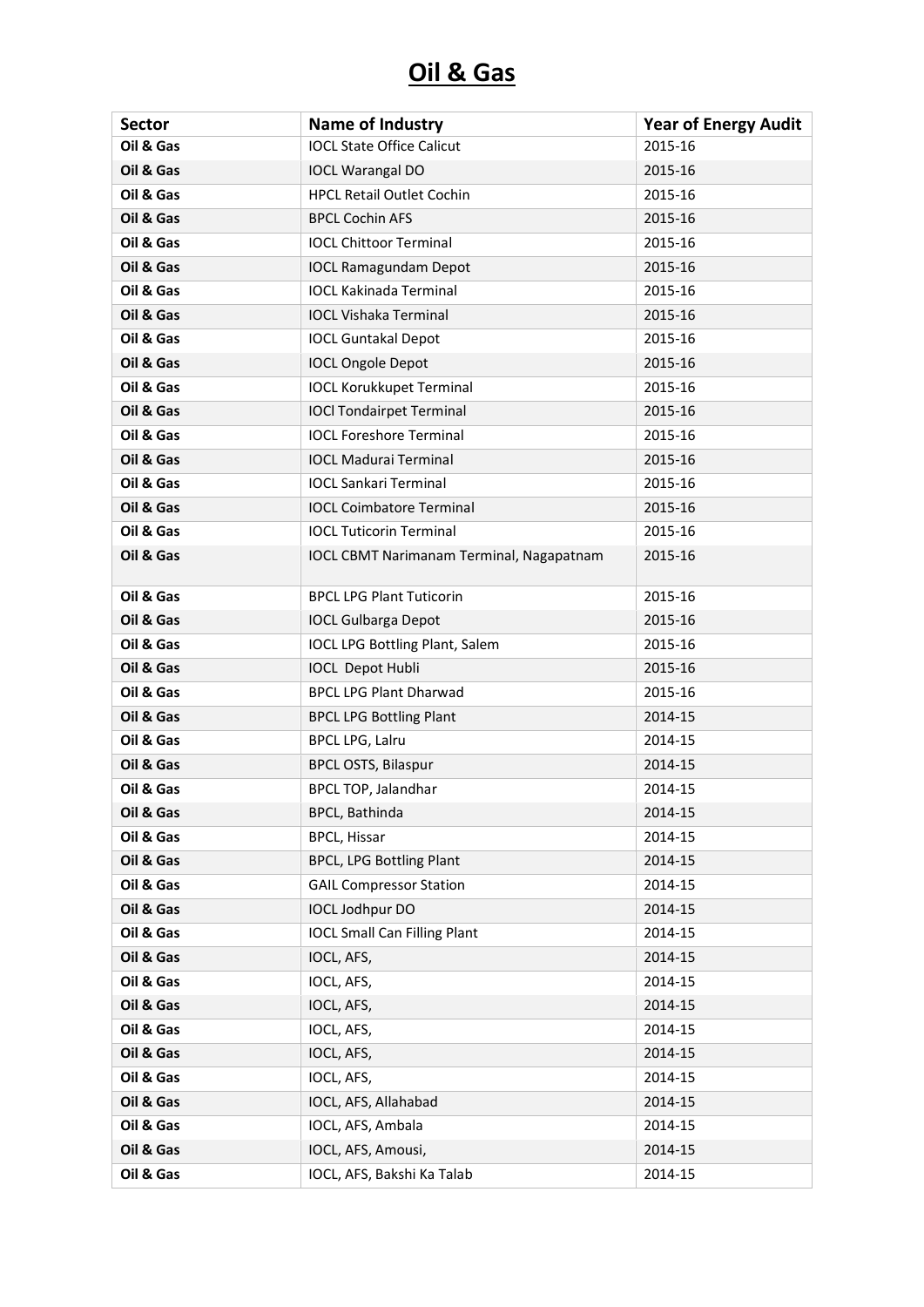| <b>Sector</b> | <b>Name of Industry</b>                                                                                     | <b>Year of Energy Audit</b> |
|---------------|-------------------------------------------------------------------------------------------------------------|-----------------------------|
| Oil & Gas     | IOCL, AFS, Bareilly                                                                                         | 2014-15                     |
| Oil & Gas     | IOCL, AFS, Harjinder Nagar, Chakeri                                                                         | 2014-15                     |
| Oil & Gas     | IOCL, AFS, Hindan                                                                                           | 2014-15                     |
| Oil & Gas     | IOCL, AFS, Jodhpur                                                                                          | 2014-15                     |
| Oil & Gas     | IOCL, AFS, Nal, Bikaner                                                                                     | 2014-15                     |
| Oil & Gas     | IOCL, AFS, Sarsawa                                                                                          | 2014-15                     |
| Oil & Gas     | IOCL, AFS, Utarlai, Barmer                                                                                  | 2014-15                     |
| Oil & Gas     | IOCL, AFS, Varanasi [Lal Bahadur Shastri Airport]                                                           | 2014-15                     |
| Oil & Gas     | IOCL, Chittorgarh Terminal                                                                                  | 2014-15                     |
| Oil & Gas     | IOCL, DO Sangrur                                                                                            | 2014-15                     |
| Oil & Gas     | IOCL, Jodhpur Terminal                                                                                      | 2014-15                     |
| Oil & Gas     | IOCL, LOBP, Asaoti                                                                                          | 2014-15                     |
| Oil & Gas     | <b>IOCL, LPG Bottling Plant</b>                                                                             | 2014-15                     |
| Oil & Gas     | IOCL, LPG Bottling Plant                                                                                    | 2014-15                     |
| Oil & Gas     | <b>IOCL, LPG Bottling Plant</b>                                                                             | 2014-15                     |
| Oil & Gas     | <b>IOCL, LPG Bottling Plant</b>                                                                             | 2014-15                     |
| Oil & Gas     | IOCL, LPG Bottling Plant                                                                                    | 2014-15                     |
| Oil & Gas     | IOCL, LPG Bottling Plant                                                                                    | 2014-15                     |
| Oil & Gas     | IOCL, LPG Bottling Plant, Jhusi                                                                             | 2014-15                     |
| Oil & Gas     | IOCL, LPG Farrukhabad                                                                                       | 2014-15                     |
| Oil & Gas     | IOCL, LPG Haldwani                                                                                          | 2014-15                     |
| Oil & Gas     | IOCL, LPG Varanasi                                                                                          | 2014-15                     |
| Oil & Gas     | IOCL, NRPL Pump Stations 1) Rewari, 2) Ambala;<br>3) Bijwasan; 4) Mathura; 5) Panipat; 6) Kohand (6<br>EAs) | 2014-15                     |
| Oil & Gas     | IOCL, Terminal                                                                                              | 2014-15                     |
| Oil & Gas     | IOCL, Terminal                                                                                              | 2014-15                     |
| Oil & Gas     | IOCL, UPSO-2 Agra Terminal                                                                                  | 2014-15                     |
| Oil & Gas     | IOCL, UPSO-2 Mathura Terminal                                                                               | 2014-15                     |
| Oil & Gas     | IOCL, UPSO-2 Meerut Terminal                                                                                | 2014-15                     |
| Oil & Gas     | IOCL, UPSO-2 Roorkee Terminal                                                                               | 2014-15                     |
| Oil & Gas     | IOCL, Varanasi DO                                                                                           | 2014-15                     |
| Oil & Gas     | <b>BPCL-LPG PLANT: KHURDA</b>                                                                               | 2014-15                     |
| Oil & Gas     | <b>GUWAHATI REFINERY: CRUDE DIST UNIT</b>                                                                   | 2014-15                     |
| Oil & Gas     | <b>GUWAHATI REFINERY: DCU &amp; LRU</b>                                                                     | 2014-15                     |
| Oil & Gas     | <b>GUWAHATI REFINERY: EFF. TREATMENT PLANT &amp;</b><br>OMS                                                 | 2014-15                     |
| Oil & Gas     | <b>GUWAHATI REFINERY: THERMAL POWER STN. &amp;</b><br><b>DMP</b>                                            | 2014-15                     |
| Oil & Gas     | <b>GUWAHATI REFINERY: OUTSIDE REFINERY</b>                                                                  | 2014-15                     |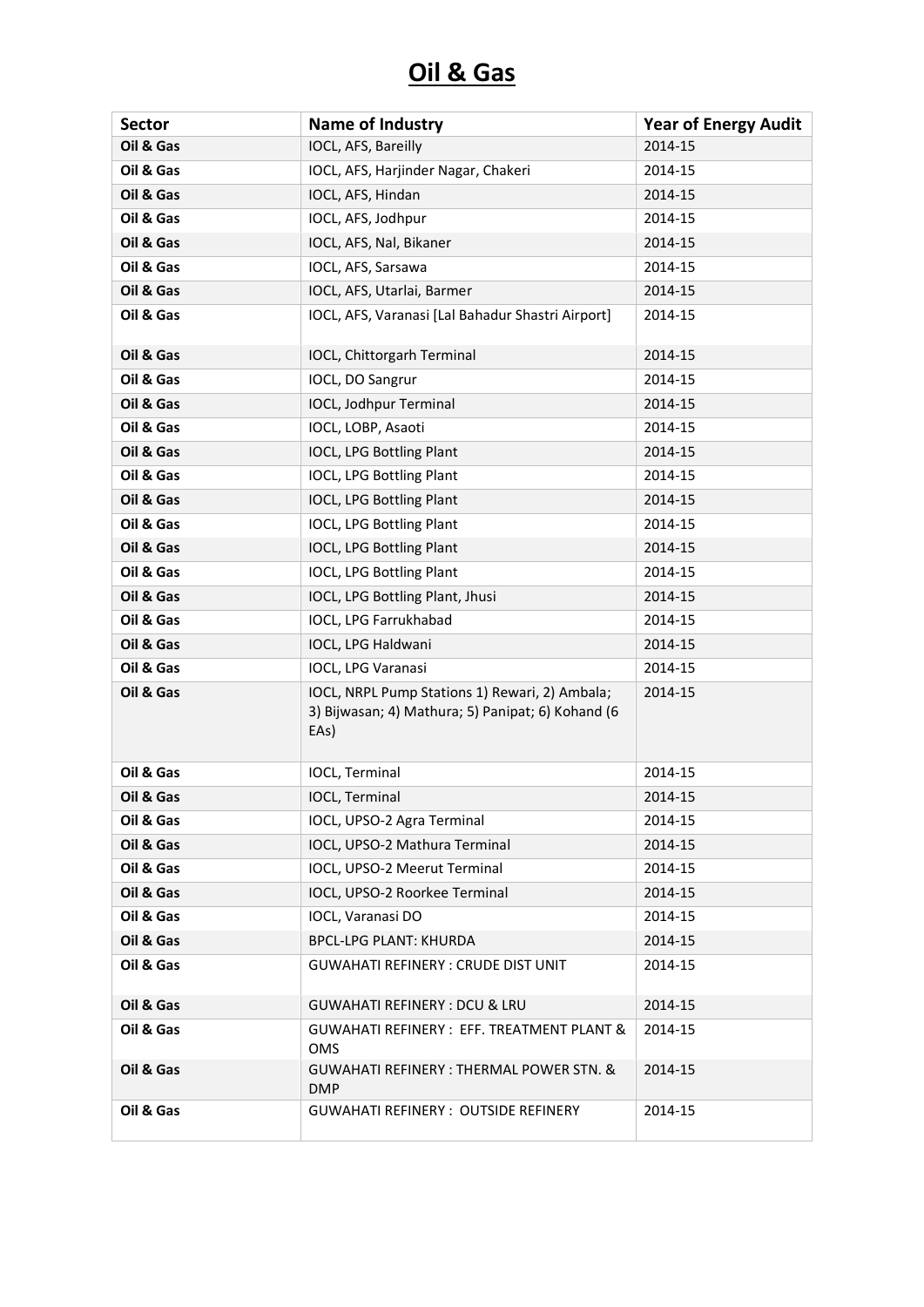| <b>Sector</b> | Name of Industry                                                                    | <b>Year of Energy Audit</b> |
|---------------|-------------------------------------------------------------------------------------|-----------------------------|
| Oil & Gas     | <b>GUWAHATI REFINERY: NEW UNITS</b><br>(INDMAX, ISOM, HYD.HDT, SRU, NITROGEN PLANT) | 2014-15                     |
| Oil & Gas     | <b>IOCL TERMINAL: SILIGURI</b>                                                      | 2014-15                     |
| Oil & Gas     | OIL INDIA LTD. : HOSPITAL                                                           | 2014-15                     |
| Oil & Gas     | OIL INDIA LTD.: MANAGEMENT TRAINING<br><b>CENTRE</b>                                | 2014-15                     |
| Oil & Gas     | OIL INDIA LTD. : MORAN OIL COLLECTING<br><b>STATION</b>                             | 2014-15                     |
| Oil & Gas     | OIL INDIA LTD.: RIG S-1                                                             | 2014-15                     |
| Oil & Gas     | OIL INDIA LTD.: RIG S-7                                                             | 2014-15                     |
| Oil & Gas     | OIL INDIA LTD. : GCS, HAPJAN                                                        | 2014-15                     |
| Oil & Gas     | <b>IOCL- JATNI DEPOT (BBSR)</b>                                                     | 2014-15                     |
| Oil & Gas     | <b>IOCL-BALASORE DEPOT</b>                                                          | 2014-15                     |
| Oil & Gas     | <b>IOCL-SAMBALPUR DEPOT</b>                                                         | 2014-15                     |
| Oil & Gas     | <b>IOCL-PARADEEP TERMINAL</b>                                                       | 2014-15                     |
| Oil & Gas     | IOCL-SMALL CAN FILLING PLANT, MALDA                                                 | 2014-15                     |
| Oil & Gas     | <b>BPCL-BALASORE DEPOT</b>                                                          | 2014-15                     |
| Oil & Gas     | <b>IOCL-SIPARA TERMINAL</b>                                                         | 2014-15                     |
| Oil & Gas     | <b>IOCL-RANCHI DEPOT</b>                                                            | 2014-15                     |
| Oil & Gas     | <b>IOCL-SARPARA LPG BOTTLING PLANT</b>                                              | 2014-15                     |
| Oil & Gas     | <b>IOCL-NORTH GUWAHATI BOTTLING PLANT</b>                                           | 2014-15                     |
| Oil & Gas     | <b>IOCL-GOPANRI LPG BOTTLING PLANT</b>                                              | 2014-15                     |
| Oil & Gas     | <b>IOCL-DIMAPUR LPG BOTTLING PLANT</b>                                              | 2014-15                     |
| Oil & Gas     | <b>IOCL-SEKMAI LPG BOTTLING PLANT</b>                                               | 2014-15                     |
| Oil & Gas     | <b>IOCL-MUZZAFFARPUR BOTTLING PLANT</b>                                             | 2014-15                     |
| Oil & Gas     | <b>HPCL, Sewree</b>                                                                 | 2014-15                     |
| Oil & Gas     | BPCL, expressway Petrol Pump, Pune                                                  | 2014-15                     |
| Oil & Gas     | HPCL, Mahul Refinery                                                                | 2014-15                     |
| Oil & Gas     | HPCL Lube Plant, Mazgaon, Mumbai                                                    | 2014-15                     |
| Oil & Gas     | HPCL Lube Plant, Silvassa                                                           | 2014-15                     |
| Oil & Gas     | <b>BPCL Manmad Installation, Manmad</b>                                             | 2014-15                     |
| Oil & Gas     | Indian Oil Corporation Ltd., Silvassa                                               | 2014-15                     |
| Oil & Gas     | HPCL Raipur IRD, Raipur                                                             | 2014-15                     |
| Oil & Gas     | <b>IOCL Grease Plant, Vashi</b>                                                     | 2014-15                     |
| Oil & Gas     | <b>IOCL Rajkot Depot</b>                                                            | 2014-15                     |
| Oil & Gas     | Indian Oil Corporation Ltd., Goa                                                    | 2014-15                     |
| Oil & Gas     | Indian Oil Corporation Ltd., Bandra (W) WR                                          | 2014-15                     |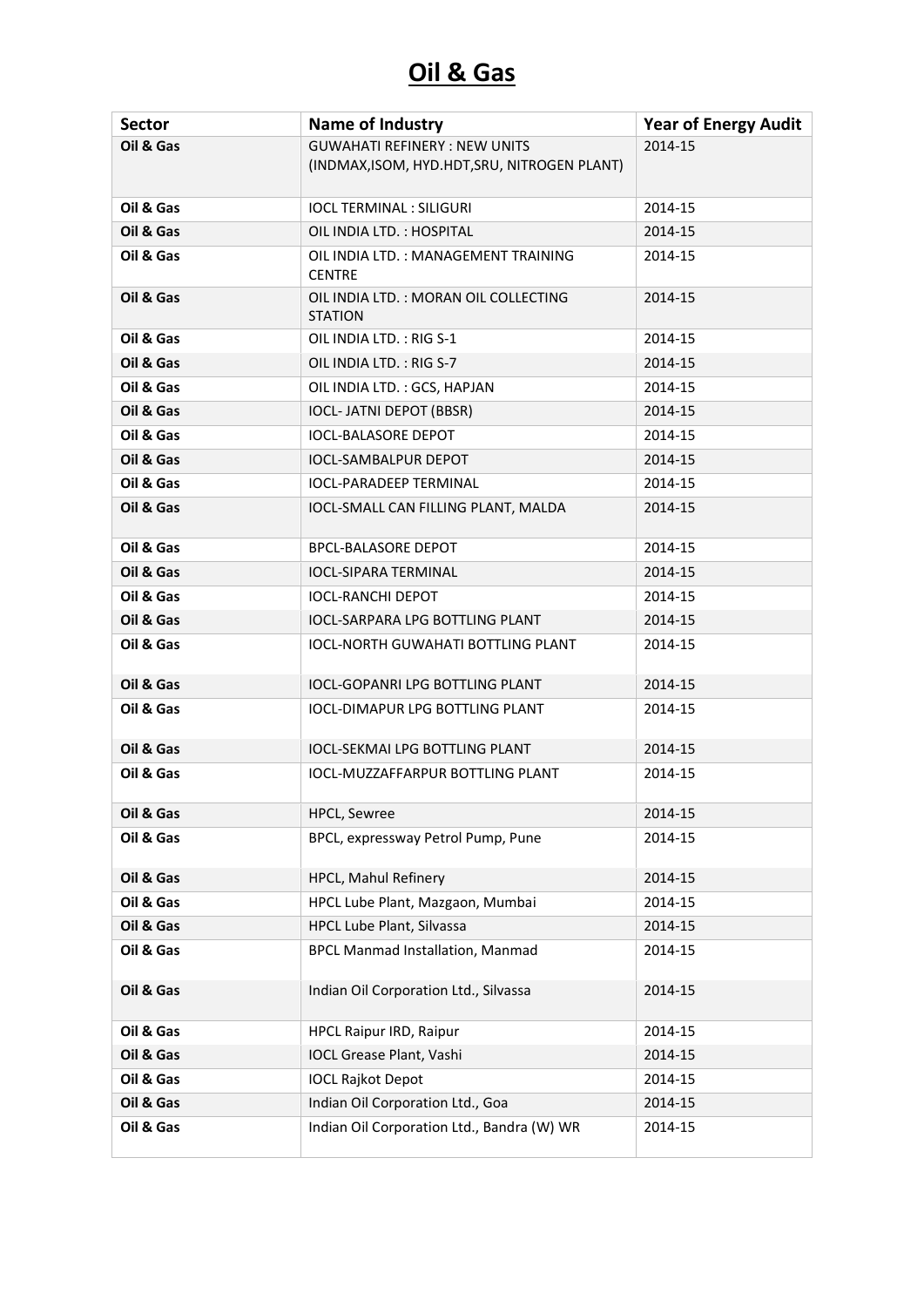| <b>Sector</b> | Name of Industry                                                    | <b>Year of Energy Audit</b> |
|---------------|---------------------------------------------------------------------|-----------------------------|
| Oil & Gas     | Indian Oil Corporation Ltd., Bandra (E) IMCL                        | 2014-15                     |
| Oil & Gas     | Indian Oil Corporation Ltd., Ahmedabad GSO                          | 2014-15                     |
| Oil & Gas     | <b>IOCL Indore Depot</b>                                            | 2014-15                     |
| Oil & Gas     | <b>IOCL Ratlam Terminal</b>                                         | 2014-15                     |
| Oil & Gas     | IOCL SCFP, Trombay                                                  | 2014-15                     |
| Oil & Gas     | IOCL, Baroda AFS                                                    | 2014-15                     |
| Oil & Gas     | IOCL, Nashik AFS                                                    | 2014-15                     |
| Oil & Gas     | IOCL, Bhopal LPG Bottling Plant                                     | 2014-15                     |
| Oil & Gas     | IOCL, Ahmedabad AFS                                                 | 2014-15                     |
| Oil & Gas     | IOCL, Ujjain LPG Bottling Plant                                     | 2014-15                     |
| Oil & Gas     | <b>IOCL, Aurangabad AFS</b>                                         | 2014-15                     |
| Oil & Gas     | IOCL, Gwaliar MP                                                    | 2014-15                     |
| Oil & Gas     | IOCL, Bilaspur CG                                                   | 2014-15                     |
| Oil & Gas     | IOCL, Guna MP                                                       | 2014-15                     |
| Oil & Gas     | BPCL, Wai                                                           | 2014-15                     |
| Oil & Gas     | IOCL, Raipur LPG BP                                                 | 2014-15                     |
| Oil & Gas     | <b>IOCL, Sagar Depot MP</b>                                         | 2014-15                     |
| Oil & Gas     | HPCL, Jabalpur                                                      | 2014-15                     |
| Oil & Gas     | IOCL AFS, Bhopal                                                    | 2014-15                     |
| Oil & Gas     | <b>IOCL Itarasi</b>                                                 | 2014-15                     |
| Oil & Gas     | <b>IOCL Porbandar AFS</b>                                           | 2014-15                     |
| Oil & Gas     | <b>IOCL Jamnagar AFS</b>                                            | 2014-15                     |
| Oil & Gas     | <b>BPCL BP Halol</b>                                                | 2014-15                     |
| Oil & Gas     | <b>BPCL BP Billiyada</b>                                            | 2014-15                     |
| Oil & Gas     | <b>IOCL Gandhar LPG BP</b>                                          | 2014-15                     |
| Oil & Gas     | <b>IOCL Jayant Depot</b>                                            | 2014-15                     |
| Oil & Gas     | IOCL Pune, Chakan LPG BP                                            | 2014-15                     |
| Oil & Gas     | <b>IOCL Indore AFS</b>                                              | 2014-15                     |
| Oil & Gas     | <b>IOCL Kandla Terminal</b>                                         | 2014-15                     |
| Oil & Gas     | <b>BPCL Nashik LPG Plant</b>                                        | 2014-15                     |
| Oil & Gas     | BORL Vadinar Bina Pipeline (Vadinar dispatch<br>terminal)           | 2014-15                     |
| Oil & Gas     | BORL Vadinar Bina Pipeline (Thamna Intermediate<br>pumping station) | 2014-15                     |
| Oil & Gas     | BORL Vadinar Bina Pipeline (Intormediate pigging<br>station)        | 2014-15                     |
| Oil & Gas     | BORL Vadinar Bina Pipeline (Sectionallzing Value<br>station)        | 2014-15                     |
| Oil & Gas     | <b>IOCL Marketing Division, Bishrampur</b>                          | 2014-15                     |
| Oil & Gas     | IOCL Bhilai Depot Dist. Durg                                        | 2014-15                     |
| Oil & Gas     | BPCL, Borkhedi Nagpur                                               | 2014-15                     |
| Oil & Gas     | <b>IOCL Vadodra</b>                                                 | 2014-15                     |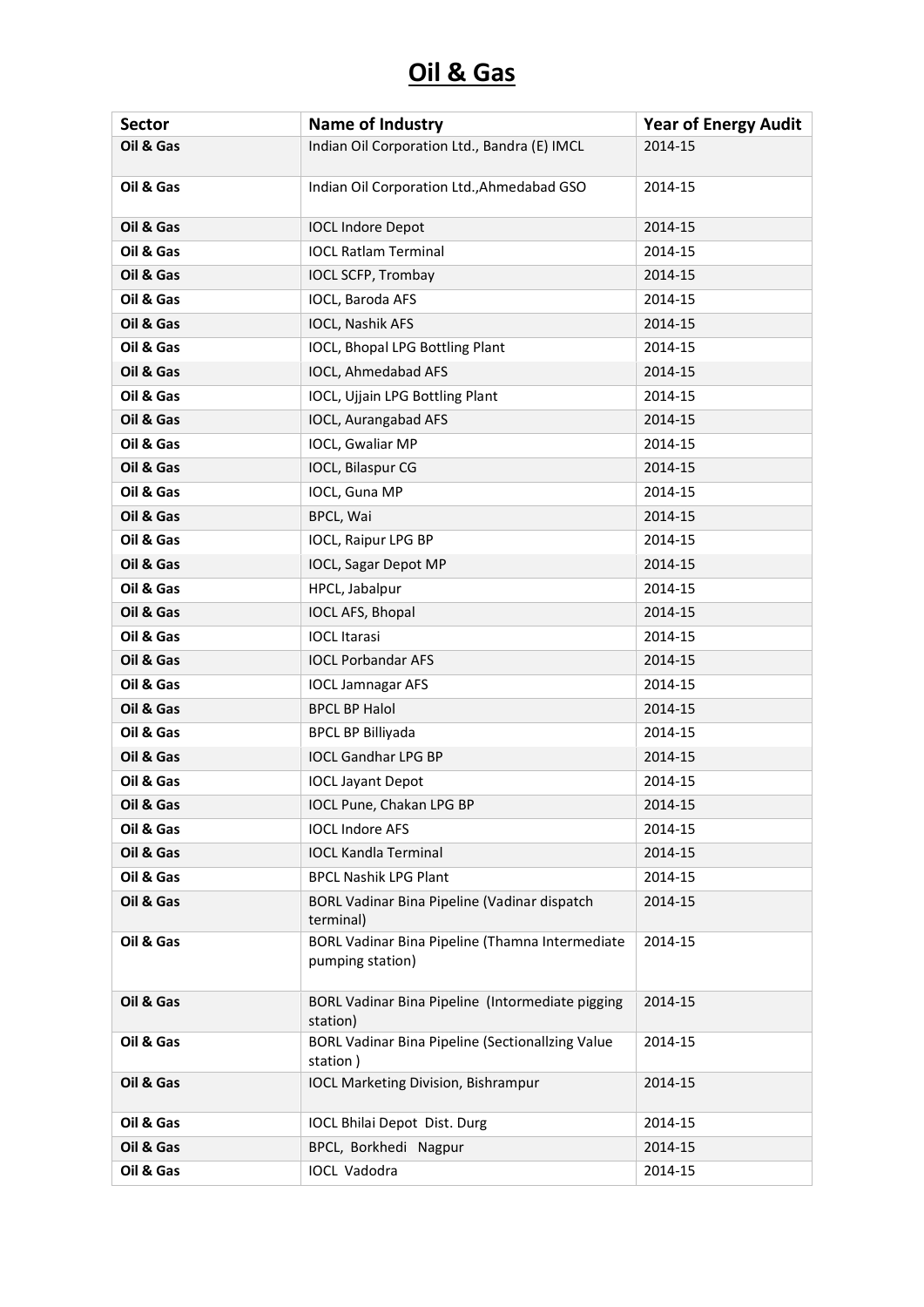| <b>Sector</b> | <b>Name of Industry</b>                          | <b>Year of Energy Audit</b> |
|---------------|--------------------------------------------------|-----------------------------|
| Oil & Gas     | <b>IOCL, Nagpur AFS</b>                          | 2014-15                     |
| Oil & Gas     | IOCL, Hazira LPG BP                              | 2014-15                     |
| Oil & Gas     | BPCL, LPG BP, Pune                               | 2014-15                     |
| Oil & Gas     | <b>IOCL, Itarsi Depot</b>                        | 2014-15                     |
| Oil & Gas     | <b>IOCL Rajkot LPG BP</b>                        | 2014-15                     |
| Oil & Gas     | IOCL, Jabalpur Depot                             | 2014-15                     |
| Oil & Gas     | ONCG, Kalol                                      | 2014-15                     |
| Oil & Gas     | <b>Supreme Steel Corporation</b>                 | 2014-15                     |
| Oil & Gas     | Shiv Snacks Pvt Ltd                              | 2014-15                     |
| Oil & Gas     | Nandan Steel                                     | 2014-15                     |
| Oil & Gas     | Uniworth Limited                                 | 2014-15                     |
| Oil & Gas     | Arch Tech Pvt Ltd                                | 2014-15                     |
| Oil & Gas     | Govt Girls High School                           | 2014-15                     |
| Oil & Gas     | Sanjay Public School                             | 2014-15                     |
| Oil & Gas     | Krishna Public School                            | 2014-15                     |
| Oil & Gas     | Gujarati Hindi Medium School                     | 2014-15                     |
| Oil & Gas     | IOCL, Bangalore Area Office                      | 2014-15                     |
| Oil & Gas     | <b>IOCL Kozhikode Depot, Kerala</b>              | 2014-15                     |
| Oil & Gas     | <b>IOCL Divisional Office, Salem</b>             | 2014-15                     |
| Oil & Gas     | BPCL Retail Outlet EKAYARS, Chennai              | 2014-15                     |
| Oil & Gas     | BPCL Retail Outlet, ASM Meenambakkam,<br>Chennai | 2014-15                     |
| Oil & Gas     | BPCL, COCO Outlet at Rangareddyguda, Hyd         | 2014-15                     |
| Oil & Gas     | HPCL RETAIL OUTLET, Secunderbad                  | 2014-15                     |
| Oil & Gas     | HPCL RETAIL OUTLET, Marredpally                  | 2014-15                     |
| Oil & Gas     | HPCL RETAIL OUTLET, Kushaigud                    | 2014-15                     |
| Oil & Gas     | HPCL COCO, Kowdiyar                              | 2014-15                     |
| Oil & Gas     | HPCL COMCO, Kochin                               | 2014-15                     |
| Oil & Gas     | HPCL Regional Office, Irumpanam                  | 2014-15                     |
| Oil & Gas     | <b>IOCL Irumpanam Terminal, Kochin</b>           | 2014-15                     |
| Oil & Gas     | IOCL Divisional office, Trivandrum               | 2014-15                     |
| Oil & Gas     | BPCL, OSTS Kotur                                 | 2014-15                     |
| Oil & Gas     | BPCL, OSTS Kognoli                               | 2014-15                     |
| Oil & Gas     | <b>BPCL, OSTS Bijapur</b>                        | 2014-15                     |
| Oil & Gas     | <b>HPCL M'lore LPG Plant</b>                     | 2014-15                     |
| Oil & Gas     | <b>BPCL Karur Installation</b>                   | 2014-15                     |
| Oil & Gas     | <b>IOCL AFS, Vizag</b>                           | 2014-15                     |
| Oil & Gas     | IOCL AFS, Dundigal Hyderabad                     | 2014-15                     |
| Oil & Gas     | IOCL AFS, Begumpet, Hyderabad                    | 2014-15                     |
| Oil & Gas     | IOCL AFS, Hakimpet, Secunderabad                 | 2014-15                     |
| Oil & Gas     | <b>IOCL AFS, Trichy</b>                          | 2014-15                     |
| Oil & Gas     | <b>IOCL AFS, Tambaram</b>                        | 2014-15                     |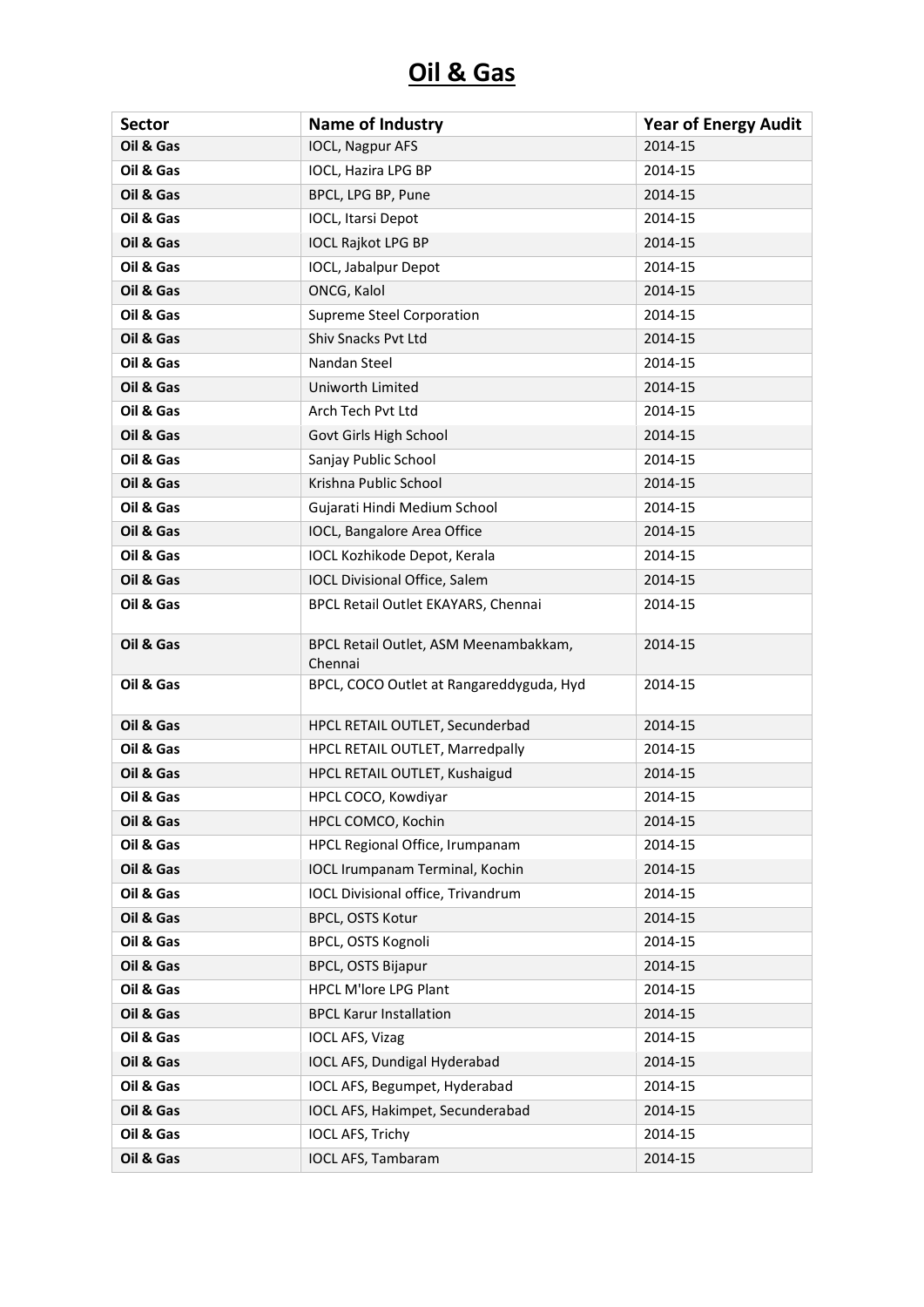| <b>Sector</b> | Name of Industry                                  | <b>Year of Energy Audit</b> |
|---------------|---------------------------------------------------|-----------------------------|
| Oil & Gas     | IOCL AFS, Arakkonam                               | 2014-15                     |
| Oil & Gas     | IOCL AFS, Meenambakkam                            | 2014-15                     |
| Oil & Gas     | IOCL AFS, Madurai                                 | 2014-15                     |
| Oil & Gas     | IOCL AFS, Coimbatore                              | 2014-15                     |
| Oil & Gas     | IOCL AFS, Sulur Coimbatore                        | 2014-15                     |
| Oil & Gas     | <b>IOCL AFS, Cochin Naval Base</b>                | 2014-15                     |
| Oil & Gas     | IOCL AFS, Kochi Nedumbassery                      | 2014-15                     |
| Oil & Gas     | <b>IOCL AFS, Trivandrum</b>                       | 2014-15                     |
| Oil & Gas     | <b>IOCL AFS, Calicut</b>                          | 2014-15                     |
| Oil & Gas     | <b>IOCL AFS, Mangalore</b>                        | 2014-15                     |
| Oil & Gas     | IOCL AFS, Yelhanka Bangalore                      | 2014-15                     |
| Oil & Gas     | IOCL AFS, Hal Bangalore                           | 2014-15                     |
| Oil & Gas     | IOCL AFS, Bidar                                   | 2014-15                     |
| Oil & Gas     | IOCL, Bangalore AO                                | 2014-15                     |
| Oil & Gas     | IOCL, Bangalore DO-Consumer                       | 2014-15                     |
| Oil & Gas     | IOCL, Mysore DO                                   | 2014-15                     |
| Oil & Gas     | IOCL, Residential Flats, Mysore                   | 2014-15                     |
| Oil & Gas     | IOCL, Bellary DO                                  | 2014-15                     |
| Oil & Gas     | IOCL, Belgaum DO                                  | 2014-15                     |
| Oil & Gas     | IOCL, Residential Flats, Belgaum                  | 2014-15                     |
| Oil & Gas     | IOCL, Mangalore DO                                | 2014-15                     |
| Oil & Gas     | IOCL, Residential Flats, Mangalore                | 2014-15                     |
| Oil & Gas     | IOCL, Hubli                                       | 2014-15                     |
| Oil & Gas     | IOCL, Gulbarga Residential Flats                  | 2014-15                     |
| Oil & Gas     | IOCL, Residential Flats at Servo manor, Bangalore | 2014-15                     |
| Oil & Gas     | IOCL, Residential Flats at Ranka Park             | 2014-15                     |
| Oil & Gas     | IOCL, Hoyasala Apartment                          | 2014-15                     |
| Oil & Gas     | IOCL, Palm Tree                                   | 2014-15                     |
| Oil & Gas     | IOCL, KT-3 Apartment, Bangalore                   | 2014-15                     |
| Oil & Gas     | IOCL, Residential Flats at NGV, Bangalore         | 2014-15                     |
| Oil & Gas     | <b>IOCL Lube Blending Plant, Tadepalli</b>        | 2014-15                     |
| Oil & Gas     | <b>IOCL Divisional Office Visakha</b>             | 2014-15                     |
| Oil & Gas     | HPCL POL, Hassan                                  | 2014-15                     |
| Oil & Gas     | <b>HPCL M'lore Import Facility</b>                | 2014-15                     |
| Oil & Gas     | BPCL, OSTS, Paritala                              | 2014-15                     |
| Oil & Gas     | BPCL, OSTS, Ongole                                | 2014-15                     |
| Oil & Gas     | BPCL, OSTS, Kareedu                               | 2014-15                     |
| Oil & Gas     | IOCL LPG Plant, Kondapalli                        | 2014-15                     |
| Oil & Gas     | IOCL, Indane Bottling Plant, Kadappa              | 2014-15                     |
| Oil & Gas     | IOCL, LPG Plant, Thimmapur                        | 2014-15                     |
| Oil & Gas     | <b>IOCL Trichy TOP</b>                            | 2014-15                     |